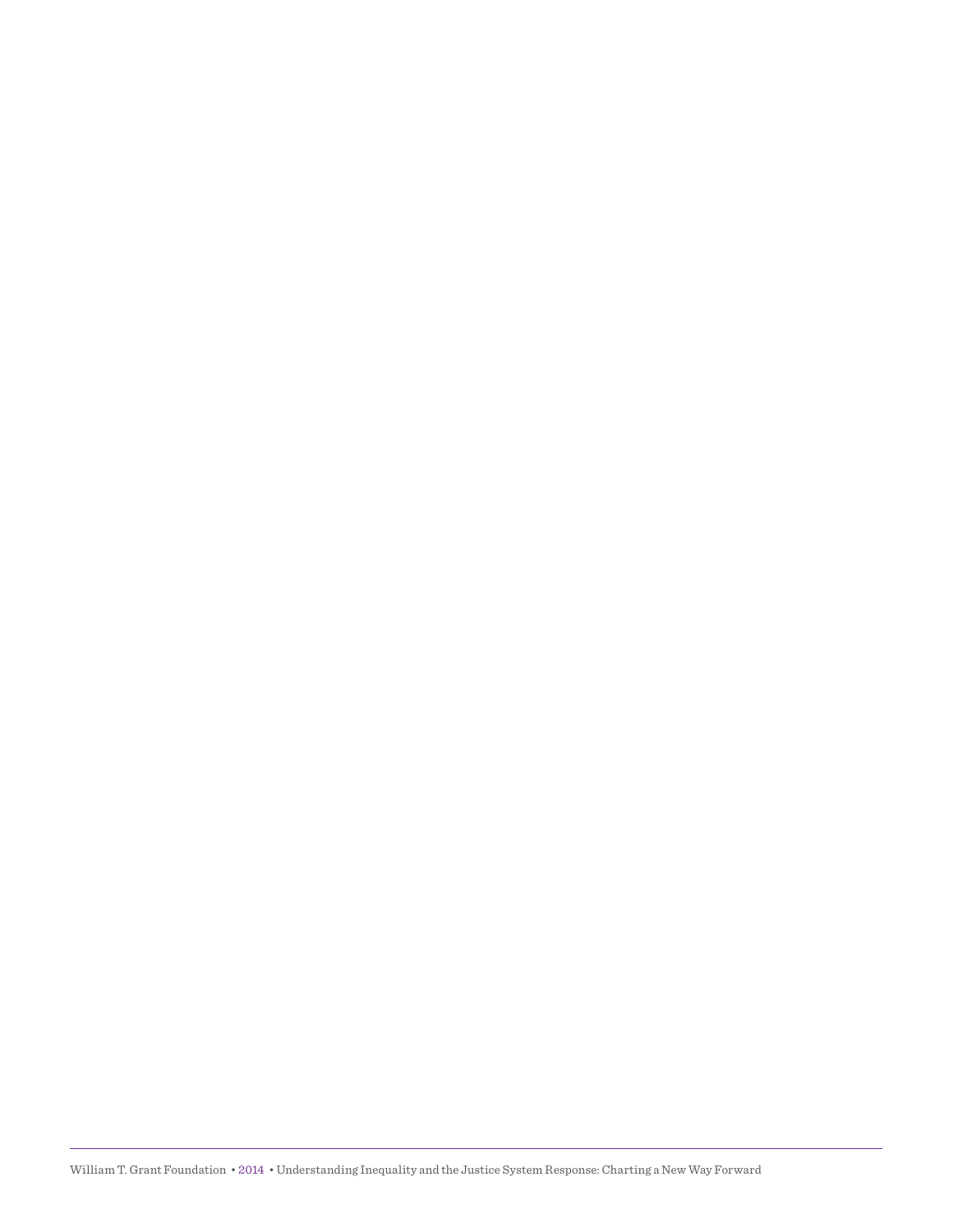## I. Introduction

It has become virtually impossible to ignore the growing crescendo of attention to the topic of inequality in the United States. For instance, last December, President Obama spoke about economic mobility and concluded that "a dangerous and growing inequality and lack of upward mobility ... is the defining challenge of our time" (December 4, 2013). Thomas Piketty's 685 page book, *Capital in the Twenty-First Century* (2014), leaped to number one on the *New York Times* best seller list upon release. And "The Case for Reparations" (2014), Ta-Nehisi Coates's recent *Atlantic* article examining slavery, Jim Crow, and racist housing policy, set a single-day traffic record on the *Atlantic*'s website and record sales in print (Roig-Franzia, 2014).

 The justice system, too, has become part of the discussion regarding inequality. Witness the National Research Council's recent attention to the causes and consequences of high rates of incarceration in the United States, especially for minority offenders (see National Research Council, 2014). Along similar lines, we have heard heated debates about the stop-and-frisk policies of police in New York City and elsewhere (see Bergner, 2014 and Zimring, 2012). More broadly, Michelle Alexander has referred to "mass incarceration" and other justice system polices as "The New Jim Crow" in America (2012; see also Wacquant, 2001).

Entering these rough waters is not for the timid, and my goals for this paper are modest. The first part of this paper will address what is known about crime, ofenders, and victims. The second part will examine what is known about the justice system response. Here, I will pay particular attention to how the justice response has, in fact, exacerbated inequality. At the same time, I argue that it is crucial to recognize the complexities surrounding this issue. The third part of this paper will discuss promising directions for future research, as well as directions for future work on programs, policies, and practices to reduce inequality related to justice outcomes for youth ages 5 to 25 in the United States.<sup>1</sup>

First and foremost, I will start with the known facts. Facts are the foundation for setting a strong research agenda and creating policies and programs that will reduce inequality in the United States (see Stiglitz, 2014). My overall approach will be to focus on future research and policies that are supported by known facts and theory rather than ideology and false assumptions. As Daniel Patrick Moynihan famously stated "Everyone is entitled to their own opinion, but not to their own facts."

<sup>1</sup> In the United States, the juvenile justice system typically focuses on youth under the age of 18. The criminal justice system processes criminal ofenders aged 18 or older. I will use the more generic justice system nomenclature to cover the target population of youth ages 5 to 25.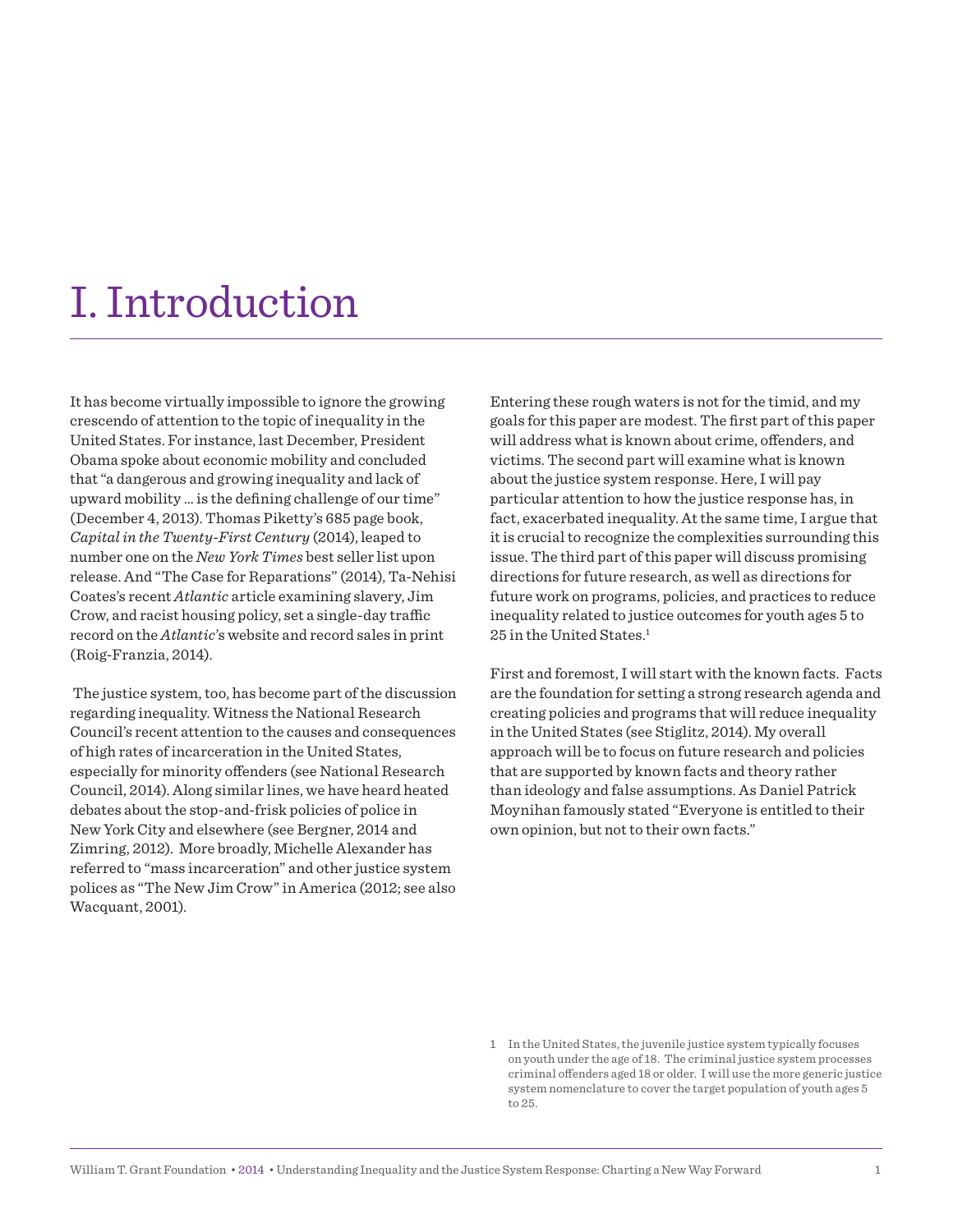## II. Stubborn Facts About Crime, Ofenders, And Victims

One major development in criminology over the last 25 years is the recognition that there is no single cause or risk factor for crime and violence. Indeed, there are multiple pathways to crime and violence. We also know from the Philadelphia Cohort Study that chronic offending begins during childhood and adolescence. The researchers of this study found that six percent of the cohort (followed to age 18) were responsible for more than half of the criminal ofenses and two-thirds of the violent crime generated by the total cohort. In other words, 627 boys committed more than 5,000 ofenses by age 18 (Wolfgang, Figlio, and Sellin, 1972: 105).<sup>2</sup> Chronic offenders in particular have multiple risk factors in their background, including *individual* factors such as hyperactivity, impulsivity, and attention deficit; *family* characteristics, especially single-parent households and poor family functioning and child rearing practices; *school* factors like poor school achievement and low commitment to school; and *peer* factors, especially associating with delinquent peers and gang membership. In addition, *community* influences such as concentrated poverty, inequality, race and family composition, and neighborhood disorder and change are important risk factors of criminal offending, especially violence. Moreover, these factors may turn out to be cumulative and interact with one another over time, which would have important implications for policy and practice.

My focus here is on common law crimes—i.e., the crimes that get people arrested, convicted, and sent to prison and/or a juvenile detention center—which include murder, rape, robbery, assault, burglary, motor vehicle theft, larceny, and arson (see Hindelang, 1978). For these kinds of crimes, the known patterns of offending are remarkably stable across age, gender, race/ethnicity, and socio-economic status, regardless of the data source (official criminal justice records vs. self-report surveys of offending), crime type (e.g., violent crime vs. property crime), or time period (1970 vs. 1980 vs. 1990 vs. 2010).<sup>3</sup>

- 2 This finding was confirmed in a second birth cohort in Philadelphia (see Tracy and Kempf-Leonard, 1996), as well as in numerous longitudinal studies in the United States and around the world.
- 3 Whether the results apply to other crime types like so-called white-collar crime, corporate crime, or consumer fraud such as identity theft is beyond the scope of this paper.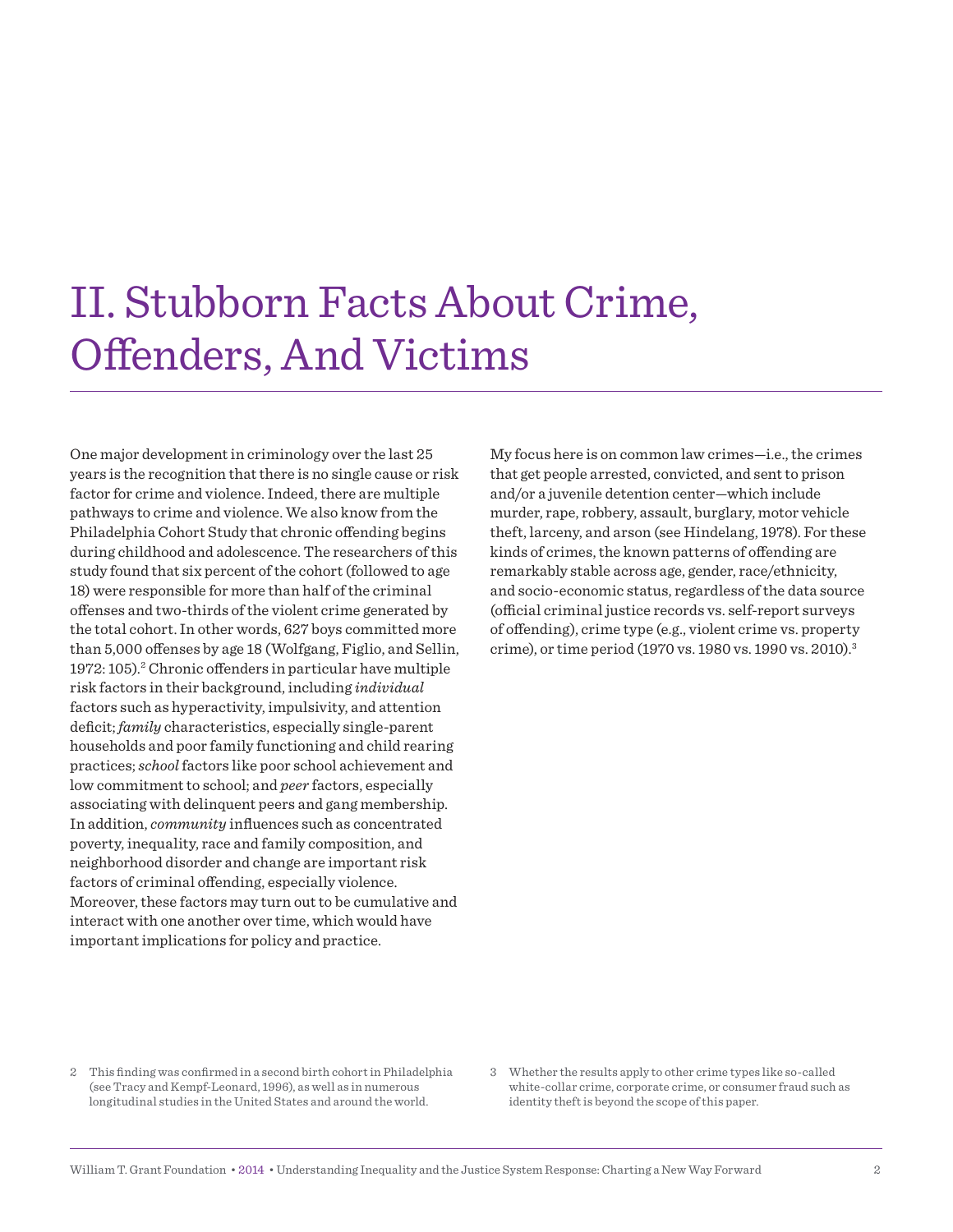### **What are the known facts about ofending?**

- · Crime, especially serious crime, is the province of the young. The relationship between age and crime has been called "invariant"—the peak age of ofending is mid-to-late adolescence, and the age–crime curve shows a rapidly declining pattern in the 20s and beyond (Gottfredson and Hirschi, 1990). In the aggregate, crime is most likely to occur between the ages of 15 and 25.
- · Crime, especially serious crime, is heavily dominated by male offenders. This fact is confirmed not only by official crime statistics, but by studies using self-reports. According to the National Research Council, "The most consistent pattern with respect to gender is the extent to which male criminal participation in serious crimes at any age greatly exceeds that of females, regardless of source of data, crime type, level of involvement, or measure of participation" (Blumstein, Cohen, Roth, and Visher, 1986: 40).
- · The relationship between race, ethnicity, and crime is complex.<sup>4</sup> On one hand, the majority of those arrested, as well as those self-reporting crime, are white. On the other hand, crime is disproportionately concentrated among blacks and other minorities when examining rates of ofending while taking into account population size. This is especially the case for crimes like homicide and robbery. In self-report surveys, blacks report more involvement in serious crimes, as well as more frequent ofending overall. According to the National Research Council, "combining data from several studies with criminal participation broadly defined as nontraffic ofenses, the black/white ratio averages 1.8:1; for index crimes<sup>5</sup>, the ratio averages, 3.2:1" (Blumstein, et al., 1986: 41; see also Sampson and Lauritsen, 1997: 324-333; Tonry and Melewski, 2008; and Tonry, 2010).
- · Like race, the relationship between socio-economic status and crime is complicated due to poor conceptualization and measurement. We know that more serious and more frequent criminal offending is found among those of low socio-economic status. This is especially the case for crimes like homicide and
- 4 Data on race and ethnicity in crime and justice processing are notoriously poor. As a result, one is often able to focus only on comparisons between blacks and whites (see Sampson and Lauritsen, 1997; Hawkins, Laub, and Lauritsen, 1998; and Peterson, Krivo, and Hagan, 2006).
- 5 Index crimes are deined by the FBI as including homicide, forcible rape, robbery, aggravated assault, burglary, larceny-theft, motor vehicle theft, and arson.

robbery. In self-report surveys, respondents from low socio-economic status groups report more involvement in serious crimes, as well as more frequent offending overall (Blumstein, et al, 1986: 47-49).

Like criminal offending, patterns of criminal victimization across age, gender, race/ethnicity, and socio-economic status for common law crimes reveal remarkable stability. This is true using data from the National Crime Victimization Survey as well as official criminal justice records such as the FBI's Supplemental Homicide Reports.

### **What are the known facts about victimization?**

- · Age is one of the strongest correlates of victimization. The NCVS data show an inverse relationship between age of the victim and the risk of both personal and household victimization. Rates of victimization peak for youth and young adults in the 16 to 24 age group and decline as age increases. The relationship between age and victimization is especially strong in homicide, aggravated assault, and robbery.
- · Victimization rates for males are considerably higher than comparable rates for females. The relationship between sex and victimization is especially strong in homicide, aggravated assault, and robbery. One exception to this pattern is sexual assault.
- · The NCVS data tell us that the rate of violent victimizations—especially aggravated assaults and robberies—is greater for blacks than for whites (see Sampson and Lauritsen, 1997: 318-324). The data for homicide are especially striking. Using data from the National Center for Health Statistics, Lo and colleagues show that the homicide victimization rate for black males ages 15 to 24 is more than seven times the rate for white males ages 15 to 24 (Lo, Howell, and Cheng, 2013: 126). Moreover, these black–white rate disparities have persisted for more than 50 years.
- · Income is also related to the risk of personal victimization. As income goes up, risk goes down. Rates of burglary are also higher for those with low income.

It is important to recognize that there is a great deal of overlap between the demographic characteristics of ofenders and victims. Gottfredson and Hirschi have written, "It turns out that victims and offenders tend to share all, or nearly all, social and personal characteristics.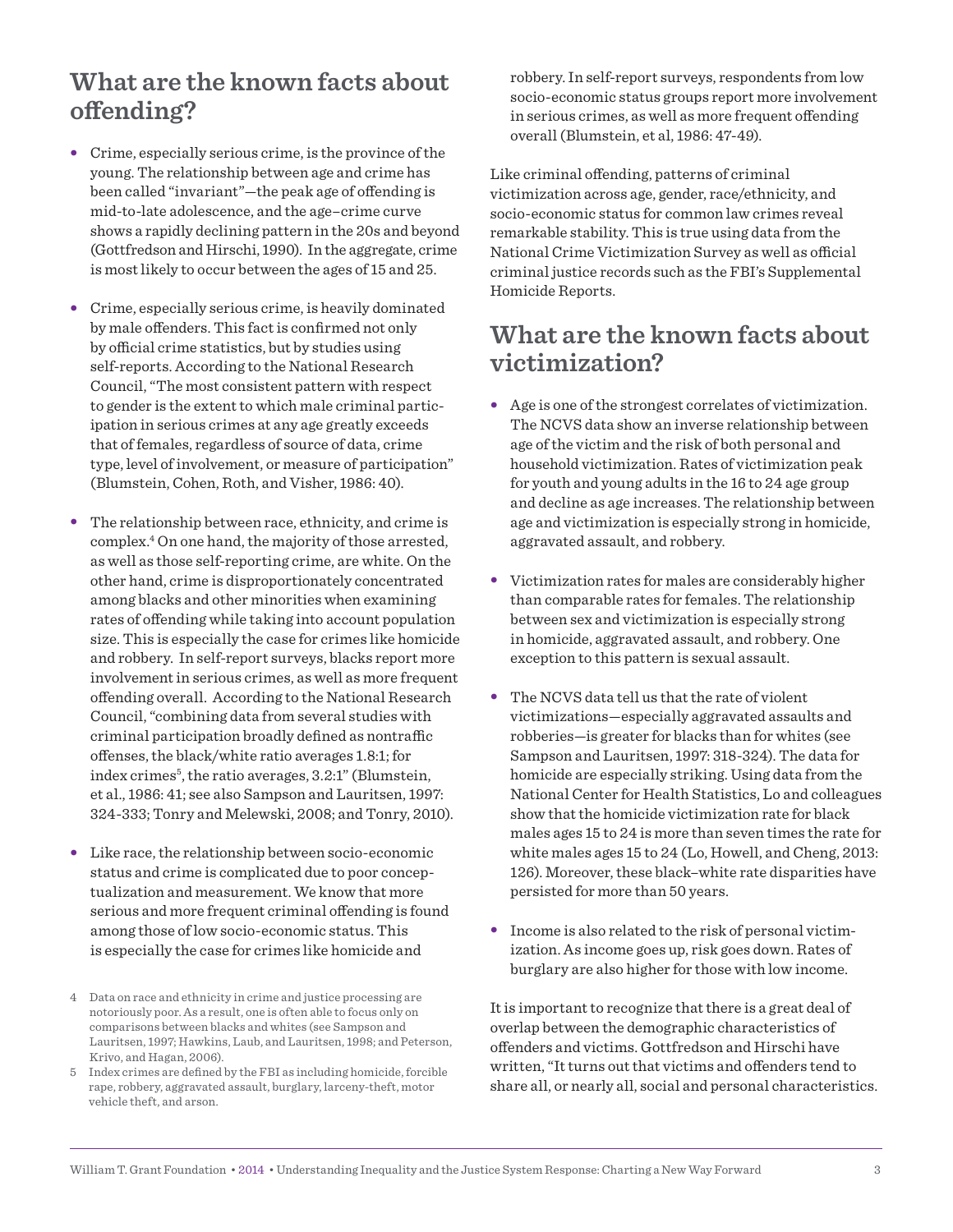Indeed, the correlation between self-reported offending and self-reported victimization is, by social science standards, very high" (1990: 17). In fact, the link between ofending and victimization has been found across time, place, and for various subgroups in the population. Moreover, it is significant regardless of the type of data used or the type of ofending or victimization under consideration. It persists despite controls for demographic correlates and lifestyle characteristics such as drug or alcohol use, time spent with delinquent peers, gang involvement, or other measures of activities. This so-called "victim-offender overlap" has not received the attention it deserves (see Lauritsen and Laub, 2007).

Finally, we have known for a long time that crime, especially violent crime, is concentrated by place. In his recent book, *Great American City*, Robert Sampson demonstrates the enduring effect of neighborhoods on crime and violence, as well as a wide range of social phenomena, including health, civic engagement, infant mortality, teen births, altruism, and immigration. With respect to crime patterns in the city of Chicago, Sampson shows that, despite crime declines over the last two decades, high rates of violence persist in the most violent areas, just as low rates of violence persist in areas with historically less violence. Sampson concludes that "legacies of inequality," including crime, are "persistent in terms of neighborhood concentration, especially for black areas" (2012: 119). Thus, it appears to be the case that structural disadvantage and social organization of neighborhoods afect the behavior of residents.

In the same vein, Patrick Sharkey (2013) examines racial inequality and disadvantage across generations and concludes that place plays an important role in reproducing racial inequality over time. He argues that neighborhoods are stratiied, with African-Americans living in places that are more segregated and less affluent than whites. Moreover, his findings "make clear that neighborhood poverty experienced in one generation lives on in families to afect the life chances of the next generation, creating a cross-generational legacy of disadvantage" (2013: 167). *Stuck in Place*, the title of his book, says it all.

The basic fact is that criminal offending and criminal victimization for common law crimes are not randomly distributed across persons and places. Inequalities are present in patterns of serious criminal ofending and serious criminal victimization *prior* to any contact with the justice system. Chronicity in ofending is also related to gender, race, and social class (see Wolfgang et al., 1972, Blumstein et al., 1986, and Tracy and Kempf-Leonard, 1996). One can think of these as *inputs* to the justice system.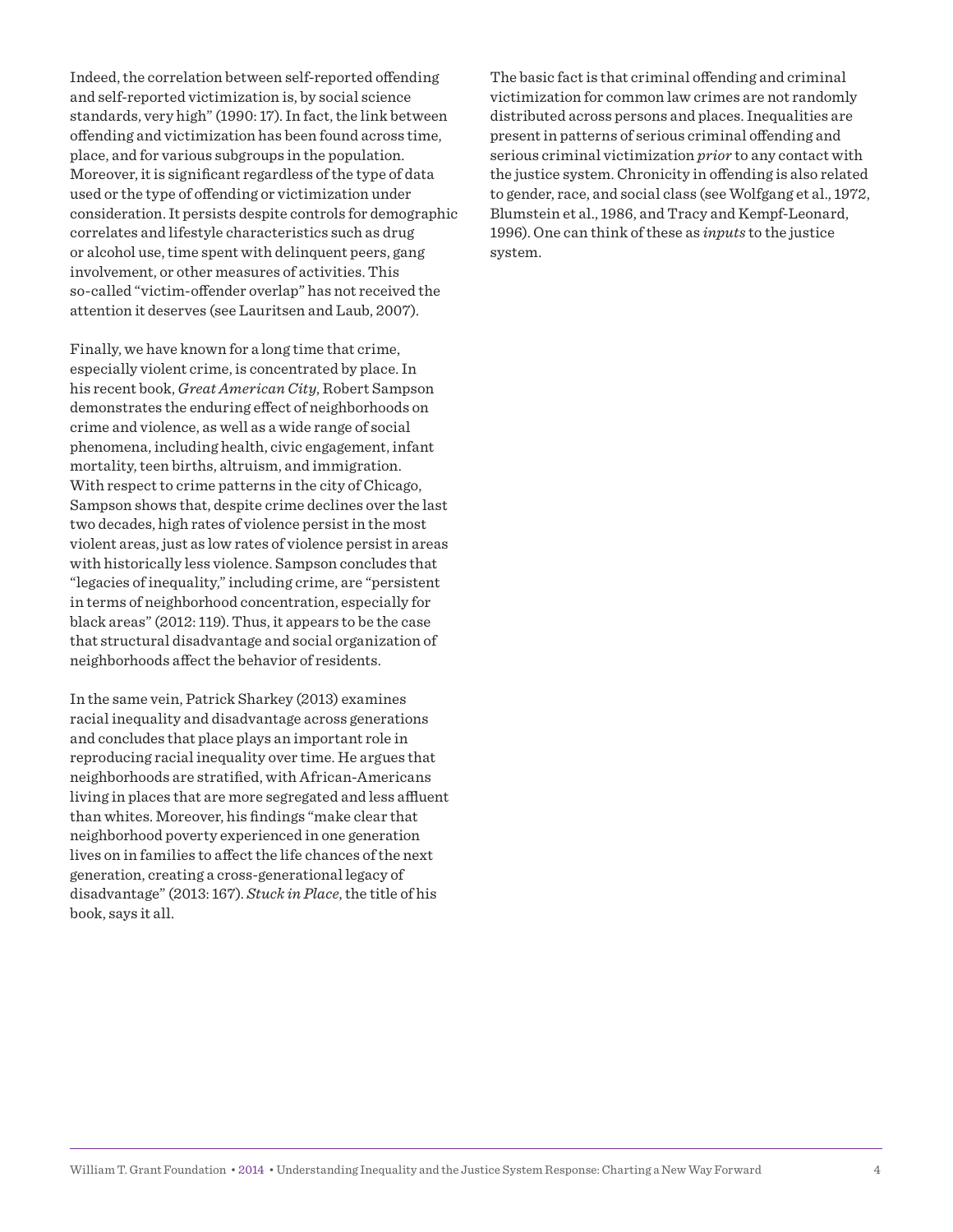## III. Stubborn Facts About The Justice System Response

It is well recognized that there is diferential processing by age, gender, race/ethnicity, and socio-economic status throughout the justice system process, starting with police stops and citations, through incarceration and parole. That is, in addition to criminal behavior, the justice system responds to the status characteristics of ofenders and victims. A large body of empirical research has established that the seriousness of the offense, as well as prior criminal behavior, are important determinants of the decision making process in the justice system (see Gottfredson and Gottfredson, 1980; Sampson and Lauritsen, 1997; and Rosich, 2007). Diferences in ofending in common law crimes across age, gender, race/ethnicity, and socio-economic status are thus built into the system response. Moreover, structural context matters as well. Sampson and Laub (1993a) found that the structural characteristics of counties, especially indicators of concentrated poverty and racial inequality, were important in explaining variations in juvenile justice processing—namely, formal petitioning, predisposition detention, and out-of-home placement of juveniles. The justice system response is also linked to neighborhoods. In his extensive study of Chicago neighborhoods, Sampson found "a staggering diferential" in the rates of concentrated incarceration and race at the neighborhood level. For instance, he states, "West Garield Park has a rate *forty-two times higher* than the highest-ranked white community on incarceration, Clearing (4,226 vs. 103 per 100,000)" (2012: 113).<sup>6</sup> Thus, it is crucial to distinguish analytically the disparities and inequalities that are input to the justice system, and those disparities and inequalities that are the resulting output from the justice system.

Of course, overrepresentation could be the result of diferential criminal propensities, as well as more extensive criminal histories, both of which play a crucial role in justice system decision-making.<sup>7</sup> Sampson and Lauritsen

have concluded that "there is little evidence that racial disparities result from systematic, overt bias" (1997: 311). More recently, Tonry and Melewski (2008) have concluded that racial disparities result, in part, from the higher rates of commission of serious violent crimes by blacks. At the same time, there is strong evidence that political responses such as the "War on Drugs" and sentencing policies for violent ofenders during the 1980s and 1990s "exacerbated the disproportionate representation of blacks in state and federal prisons" (Sampson and Lauritsen, 1997: 311; see also Tonry, 1995, Tonry and Melewski, 2008, Tonry, 2010, and National Research Council, 2014).

In addition, some of the very factors that juvenile court probation officers and judges use to make decisions about further processing, like the quality of family life or the amenability to treatment, vary by race and social class, and thus have important indirect efects (see Sampson and Lauritsen, 1997: 355-356; see also Fader, Kurlychek, and Morgan, 2014). Moreover, these direct and indirect efects are often cumulative and can become more powerful over time. Along with my colleague Robert Sampson, I have articulated a theory of cumulative disadvantage over the life course, and have suggested that a "snowball" effect occurs—that is, adolescent delinquency and its subsequent negative consequences (e.g., arrest, official labeling, and incarceration) increasingly "mortgage" one's future development (see Sampson and Laub, 1997).

Behavioral differences in offending also play a role in generating disparities. The recent National Research Council report studying high rates of incarceration in the United States stated, "For reasons of social disadvantage, neighborhood residence, and limited life chances that disproportionately afect them, blacks relative whites have been more involved in violent crime and are more frequently arrested for such crimes" (National Research Council, 2014: 96). These findings indicate that, even if we eliminated the War on Drugs, racial disparities in the justice system would remain because of behavioral diferences in ofending and the ways that we have changed our response to violent crime through sentencing policies and other changes since the 1980s and 1990s. Sentencing laws have changed for offenders committing Part 1 index ofenses (serious crimes) and drug ofenders, and there

<sup>6</sup> Todd Clear (2007) has examined the detrimental efects of "mass incarceration" on disadvantaged communities.

<sup>7</sup> Given the greater levels of discretion in the juvenile justice system compared with the adult criminal justice system, one might expect more disparities in the juvenile justice system. See Sampson and Lauritsen (1997: 341-343) for more discussion of this point.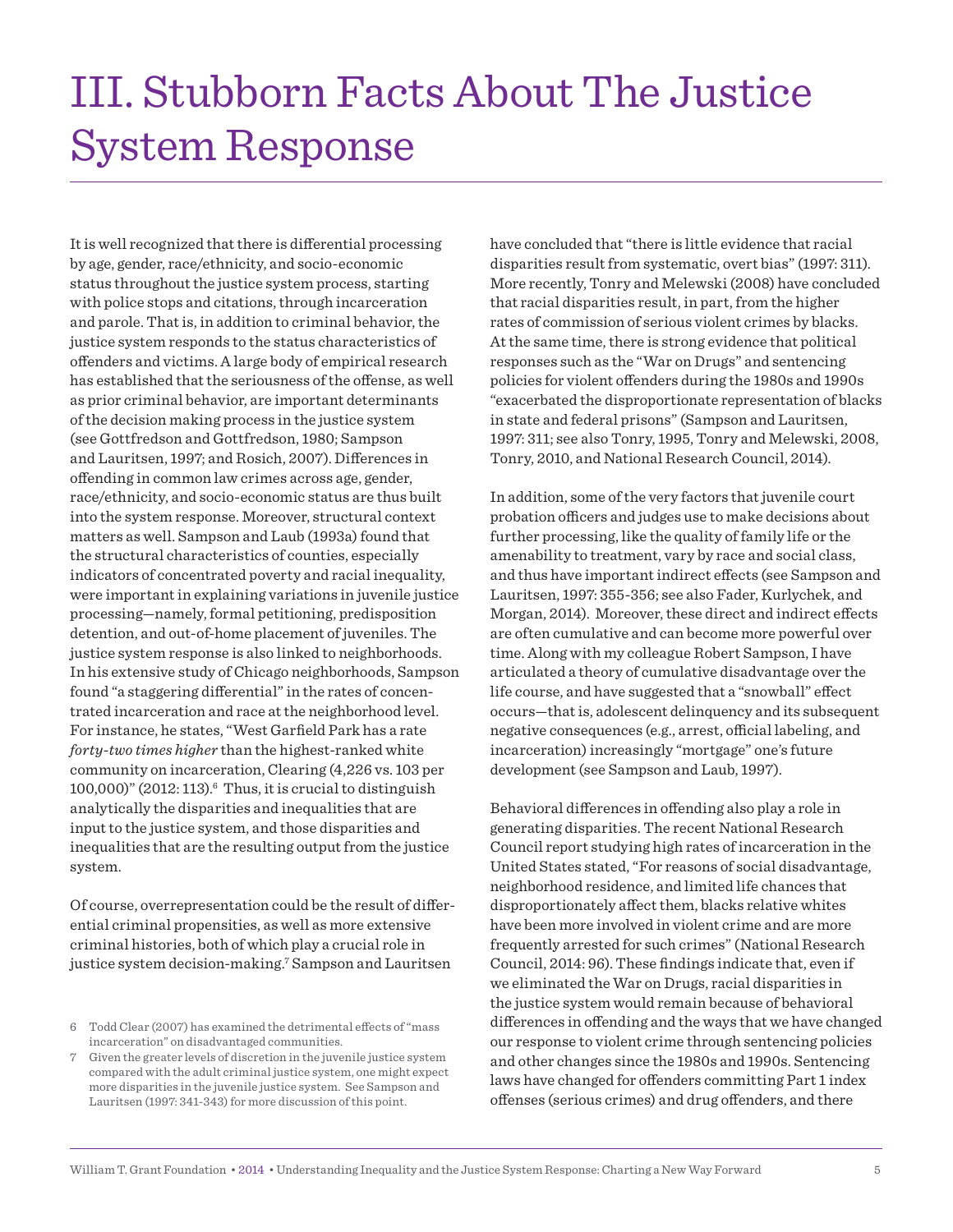is little doubt that the War on Drugs has exacerbated racial disparities. Yet behavioral diferences in ofending, especially regarding race and violence, are also part of this complex issue. The National Research Council report stated the following: "The reason for increased racial disparities in imprisonment relative to arrests is straightforward: severe sentencing laws enacted in the 1980s and 1990s greatly increased the lengths of prison sentences mandated for violent crimes and drug offenses for which blacks are disproportionately often arrested" (National Research Council, 2014: 96).<sup>8</sup>

Since rates of incarceration were increasing during the 1990s while crime rates, especially violent crime rates, were declining, some readers may conclude that my focus on differences in criminal offending is not relevant, or, if relevant, should not take center stage. It is true that rates of crime and rates of incarceration have been moving in opposite directions, starting around the early 1990s. This divergence resulted from system changes in sentencing policies, such as mandatory sentences, mandatory minimums, and truth in sentencing laws, which dramatically increased sentence lengths for convicted ofenders. Also, some states eliminated parole as a release mechanism from prison, and states that kept parole increased supervision of parolees, largely thorough mandatory drug tests. When parolees failed drug tests, their parole was often revoked (called a technical violation) and they returned to prison. In California, two-thirds of all those admitted to prison were parole violators (Petersilia, 2003: 148). Moreover, focus of police on "street-level dealers" has resulted in higher rates of arrest for blacks despite the absence of race diferences in drug trafficking (National Research Council, 2014: 97). These examples show that there are many ways for the incarceration rate to increase while crime rates go down.<sup>9</sup>

The overrepresentation of disadvantaged minorities in the justice system is a serious concern. Equally significant is the growing body of research that examines the collateral consequences of justice system involvement and suggests that, while crime and justice system involvement is typically considered a dependent variable, crime and justice system involvement may also be a powerful independent variable. Three recent works illustrate this issue.

8 For an interesting and important examination of racial disparities in imprisonment long before the War on Drugs see Muller, 2012. 9 Roy and Jones (2014) make an important point, namely, young men in disadvantaged neighborhoods face "the threat of lethal violence,

First, Kirk and Sampson (2013) have demonstrated that arrest "has a substantively large and robust impact" on dropping out of high school, taking into account neighborhood, school, family, peer, and individual characteristics, including the frequency of criminal ofending. Second, in research examining discrimination in hiring practices, Pager, Western, and Bonikowski (2009) have demonstrated that race and a criminal record present a signiicant stigma for blacks seeking work. However, what is most disturbing is that white job applicants *with a criminal record* fare as well when seeking employment as their black counterparts *without a criminal record* (see also Pager, 2007). Third, Wakefield and Wildeman (2013) have examined the deleterious consequences of high rates of incarceration for children. Using a mix of quantitative and qualitative methods, they make a strong case that parental incarceration has not only short-term negative efects, but long-term consequences that solidify and extend social inequalities among children.

Whereas one can think of inequalities that are present prior to contact with the justice system as *input*, one can think of the efects of the justice system response that reinforce and deepen existing inequalities as *output*. In my view, the most fruitful endeavor would be to focus on reducing fundamental inequities in the United States, while also focusing on how the justice system response exacerbates existing inequality among young people in America<sup>10</sup>

10 Carter and Reardon (2014) make an important distinction between research knowledge about inequality of opportunity vs. inequality of outcomes. They contend that we knew far less about the former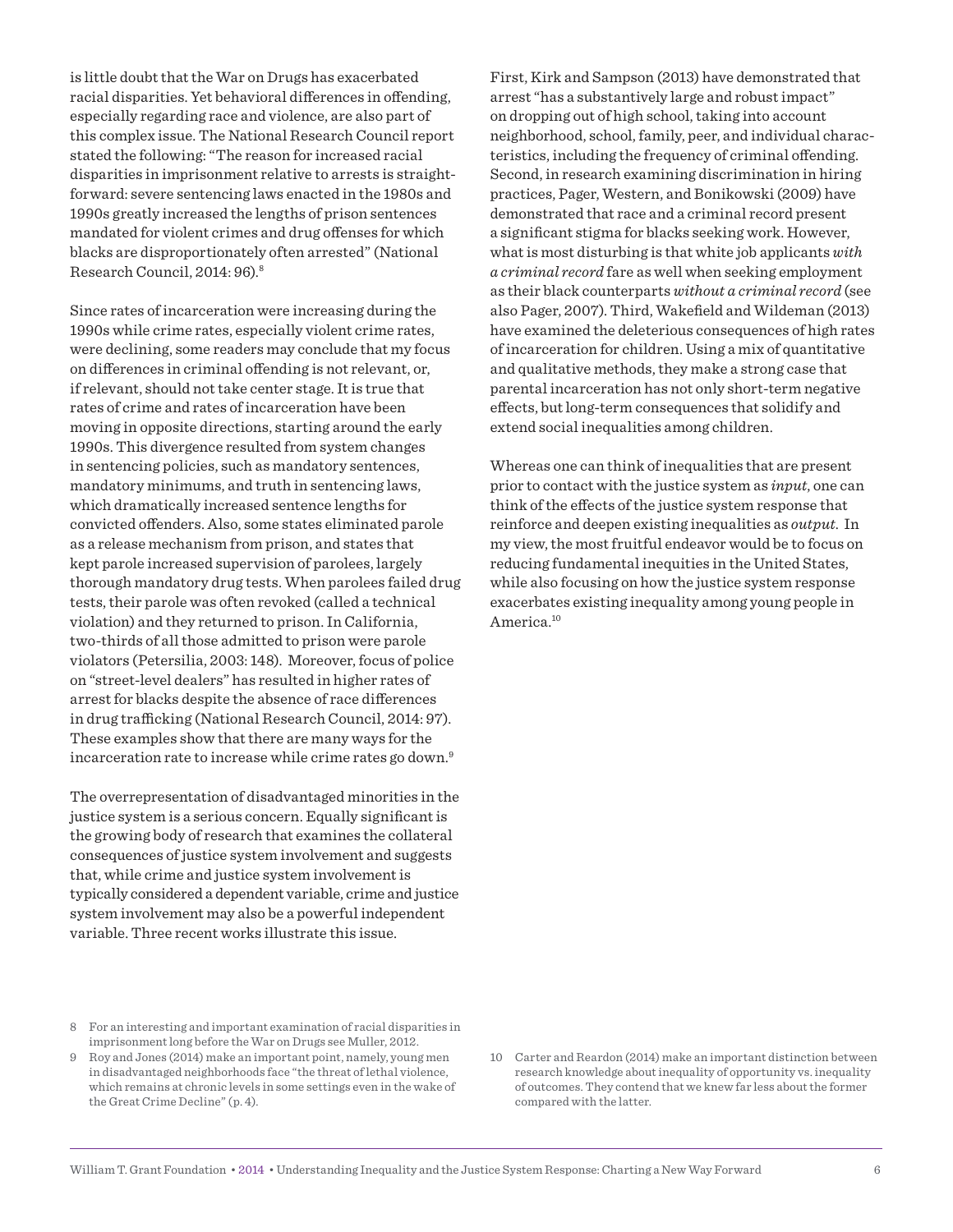There are two pathways that will be useful in charting a new way forward with regard to inequality, crime, and justice. The first is to identify gaps in research. What new research is needed to answer the pressing questions concerning inequality and the justice system response? Below, I discuss what I think are the top priority areas for future research to address.

## **Schools**

Bruce Western has written that "Mass incarceration raises serious issues of social justice, because it is heavily skewed toward poor minority men with less than high school educational attainments. African American male high school dropouts are one hundred times more likely to be sent to prison than college-educated white men. Remarkably, as of 2010, more than one-third of African American male high school dropouts ages 20 to 39 were in jails or state or federal prisons" (Western, 2014, see also Western, 2006). Research by Western and others draws our attention to educational institutions. Following Zimring (2014), I believe one strategy to reduce inequality in the justice system is to focus on reducing the "hazards" of justice system involvement. In light of the Western's findings, I also believe that the top research priority should be the so-called "school to prison pipeline" (see Wald and Losen, 2003 and Kupchik, 2014 for an overview). What is the empirical evidence for the "school to prison pipeline"? If it exists, is it an artifact stemming from selection  $effects$ <sup>211</sup> If not, what are the underlying mechanisms linking trouble in school to subsequent arrest and incarceration?

A major component of the "school to prison pipeline" concerns school discipline and the role of the police in schools (see Hirschfield, 2008 and Morgan, Salomon, Plotkin, and Cohen, 2014). The available data from the Department of Education show that racial minorities are more likely than white students to be suspended and

11 There are wide disparities in child well-being for children in the United States. The *Race for Results* study by the Annie E. Casey Foundation found that African American, Latino, and Native American children face a wide range of barriers to success compared with their white and Asian counterparts. One indicator assessed proficiency at reading and math during elementary and middle school (The New York Times, April 1, 2014 and Race for Results: Policy Report, 2014).

expelled from school (New York Times, March 21, 2014). Zero tolerance policies have recently come under intense scrutiny, and, as a result, there have been calls for the end of school suspensions, expulsions, and the like. In my view, more research is needed in this area. Kirk and Sampson (2013) also focus attention on institutional responses to student criminality as a topic for future research. In particular, they argue that it is important to know whether diferences in arrest by race/ethnicity and class are related to diferences in educational attainment by race/ethnicity and class. Related is the question of how social control afects the overall culture or climate within a school, potentially influencing students and teachers alike. $^{12}$ 

Similarly, a research focus on chronic truancy, especially in the early grades, is needed. The fact is that a child cannot learn if he or she is not in school. Edwards (2014) presents data from the Baltimore City Public Schools that show in each of the last three years, approximately 25 percent of the students have been chronically absent, which is defined as missing at least 20 days of school. She notes that this represents 10 percent of the total school year! There are a variety of reasons underlying chronic absenteeism, but recognizing truancy as a problem worthy of systematic attention is a good starting point for future research (Chang and Chung, 2014).

The two-fold challenge for schools is to create a healthy and safe learning environment for all students and to igure out ways to discipline misbehavior while keeping kids engaged in school. Commitment to school is a well-established and important protective factor. It would be helpful if future research could identify the best practices to keep and engage unruly and sometimes violent students in school. Morgan and her colleagues (2014) offer a number of important recommendations for both data collection and research on this topic. As Kupchik (2014: 101-102) notes, school failure— a strong predictor of delinquency often leads to acting out and ultimately suspension and

<sup>12</sup> There is virtually no research on the exclusionary practices of institutions of higher education. Many colleges and universities routinely collect criminal history information in their application process, including the Common Application, which is now used by hundreds of colleges and universities. Whether and how this information is being used is not known as are the larger efects with regard to campus safety and the life course outcomes of excluded applicants.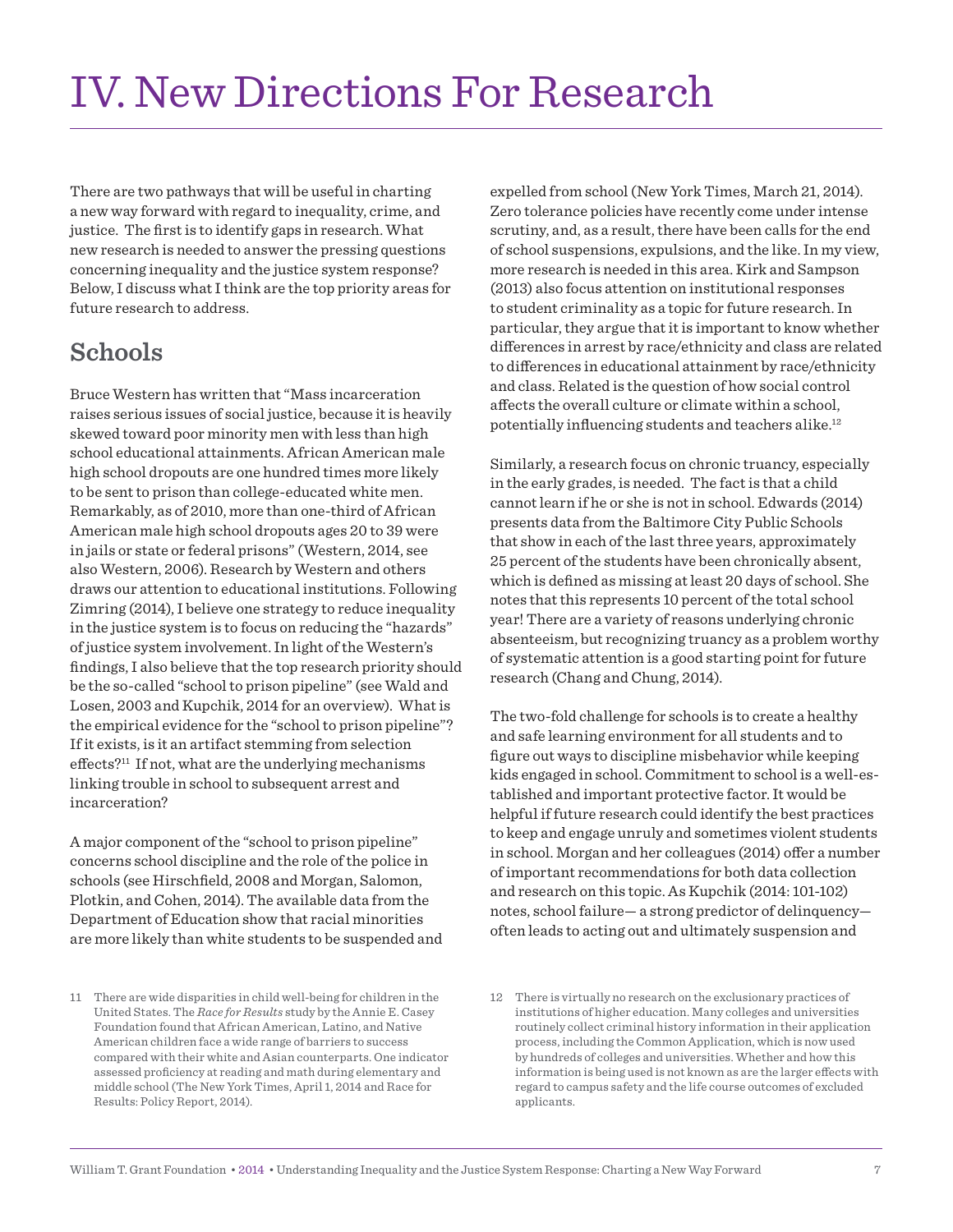#### expulsion.<sup>13</sup>

A related problem concerns organizational incentives that may have serious collateral consequences for adolescents. No Child Left Behind, for instance, created an incentive for schools to rid themselves of low performers, and problem kids tend to be low performers. So, here we have a perverse incentive that exacerbates inequality (i.e., schools get rid of problem kids to enhance their statistics). Some research has touched on this issue (see Kupchik, 2014, for example), but we need more high-quality empirical research on the topic to prevent future policy interventions from yielding organizational incentives that may have unexpected and damaging consequences.<sup>14</sup>

Another related topic worthy of more research is juvenile re-entry. The fact that delinquent youth have such a hard time re-entering school, even if they are inclined to do so, suggests that juvenile re-integration is a problematic process. Instead of re-integration, we often have segregation and isolation. The question is what can be done to better re-integrate delinquent youth back into schools without adversely afecting the school environment?

Finally, we also need to learn more about the interactions children and youth have with the police, both inside and outside of school. The police scholar Egon Bittner once quipped, "Indeed, it is not too much to say that as far as a working patrolman is concerned kids do not so much make trouble, they are trouble" (1976: 84). What do we know about how the police respond to in-school violations of law and school rules? Do we know what the consequences are of police citations in school? Do these citations have cumulative efects that are detrimental over time? More generally, how do youth view the police? How are views of the police shaped by witnessing police interactions, including arrests, with friends and family members? Drawing on her ethnographic research in Philadelphia, Alice Gofman wrote that "Children in the neighborhood played games of chase in which one child played the role of the cop. The child would push the other child down on the ground and stick his hands in imaginary handcufs: 'I'm

going to lock you up! I'm going to lock you up, and you ain't never coming home!' I once saw a 6-year-old pull another child's pants down to attempt a cavity search" (2014: 21). This is a chilling description, and, if this view is pervasive, it has serious implications for the life-course development of children and adolescents, as well as future police-youth interactions over time (see also Rios, 2011 and Jones, 2014 for more on this issue).

This raises a larger research question about perceptions of authority and the law in general. Given the legacy of concentrated poverty in an era of "mass incarceration" among disadvantaged kids, it is likely to be detrimental not only with respect to their views of police authority, but school authority figures as well-namely, teachers, counselors, and principals. Sampson and Bartusch (1998) have studied what they call "legal cynicism"—community residents' belief in the legitimacy of laws and moral rules and have found it related to concentrated disadvantage. Moreover, Kirk and Papachristos (2011) have found that communities with high rates of legal cynicism also have high rates of violence. In a recent issue of the *Annals*, the special editors, Wildeman, Hacker, and Weaver (2014), have pulled together a wide range of papers examining criminal justice and civic life in America that present several lines of research worth pursuing.

#### **Police Practices**

The second priority research area concerns police practices such as stop-and-frisk, as well as the police role in the ever expanding web of social control. In a thought-provoking paper, Sampson (2011) calls for a "social ledger" of the efect of incarceration, including "a societal-level account of the causal pathways" (2011: 820).<sup>15</sup> This analysis would focus on the costs and benefits (monetary and otherwise), and concentrate on unintended effects. Along similar lines, I believe we need to conduct a social ledger analysis of the efect of stop-and-frisk practices. Bergner (2014) and Zimring (2012) have noted the possibility of both benefits and costs resulting from these practices. For example, Zimring writes, "… aggressiveness in policing is a costly strategy because it imposes real disadvantages on exactly the minority poor who can least afford additional handicaps" (2012: 149). Zimring calls this a "special tax on minority males" (2012: 212). At the same time, Zimring observes "the signiicant beneits to minority males of lower

<sup>13</sup> Kirk and Sampson (2011) suggest that criminality can be a consequence of the organizational characteristics of the school, e.g., low teacher commitment to students. This means the context of the school needs to be considered when assessing the linkage between misbehavior and educational failure.

<sup>14</sup> Related to this perverse incentive to expel problem kids, a potential nudge back toward sound policy may be to require schools to count those students they expel as zeroes when computing average test scores for the school. As opposed to incentivizing schools to get rid of problem kids, this would possibly incentivize them to find a way to re-integrate and engage them in school. I thank Dave Kirk for this suggestion.

<sup>15</sup> John Donohue recently assessed the optimal level of incarceration (2009). It is evident from the uncertainties in marginal costs vs. marginal benefits in Donahue's analysis that research on the collateral costs of crime control must be balanced by better conceptualization and measurement of the social costs of crime.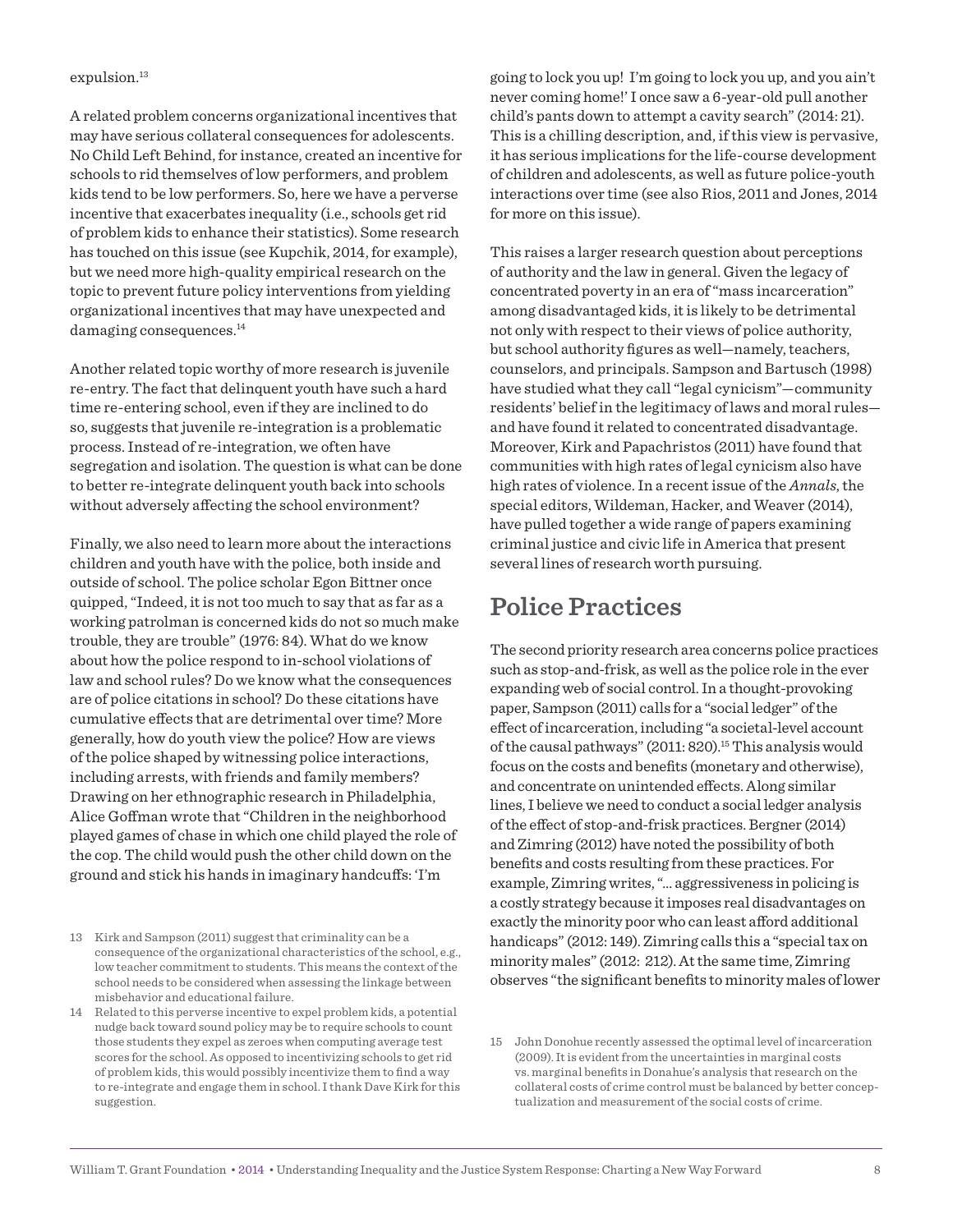death and injury from crime and sharply reduced rates of imprisonment…" (2012: 211, see also Preston and Elo, 2014, for a discussion of the decline in homicide mortality in New York City). Zimring concludes, "... there is no scientific foundation for regarding the burdens of aggressive policing as a necessary tradeoff for lower crime and reductions in incarceration," and it is "inexcusable" that a rigorous test of its value is not on the horizon (2012: 211, 149; see also Rosenfeld and Fornango, 2014 and Weisburd, Telep, and Lawton, 2014). I wholeheartedly concur with Zimring here.

A related topic concerns the often hidden collateral consequences of police surveillance and control.<sup>16</sup> In her book, *On the Run: Fugitive Life in American City* (2014), Alice Gofman argues that "… the sheer scope of policing and imprisonment in poor Black neighborhoods is transforming community life in ways that are deep and enduring, not only for the young men who are the targets but for their family members, partners, and neighbors" (2014: 5). Engaging in an extensive six year ethnography in one neighborhood in Philadelphia, Goffman details how the police affect the lives and relationships of men involved in the criminal justice system. Gofman writes,

Around 6th Street, young men's compromised legal status transforms the basic institutions of work, friendship, and family into a net of entrapment. Hospitals become dangerous places to visit, as do jobs. Their mother's home becomes the last-known address: the first place the police will look. As the police track these men through their known addresses, bill payments, and cell phone activity and round them up at the hospital, at work, and at family gatherings, they learn to cultivate a lifestyle of secrecy and evasion, and to see those closest to them as potential informants. As long as a man is at risk of confinement, staying out of prison and routine participation in family, work, and friendships become contradictory goals—doing one reduces the chances of the other (2014: 196).

Gofman's intriguing study demands replication, especially in other cities, using both qualitative and quantitative analyses. If she is right, the implications are significant. Not only do men and women face numerous collateral consequences when exiting prison with respect to employment, education, housing, and civic life (see National Research Council, 2014 for a review), but the reach of the criminal justice system now also extends to the courts and police, with potentially disturbing consequences. In another recent work, using longitudinal data from the Project on Human Development in Chicago Neighborhoods,

16 Another hidden collateral consequence of justice system involvement is the legal and financial obligations imposed by the courts on convicted ofenders. See Harris, Evans, and Beckett, 2010. Liberman and colleagues (2014) find that juveniles who are arrested are more likely to be arrested again, regardless of whether their offending persists. This suggests that once a juvenile has a criminal stigma, he or she is subject to greater surveillance and scrutiny by the police.

Testing some of Gofman's observations using a quantitative analysis, Sarah Brayne (2014) examines what she terms "system avoidance," which is "the practice of individuals avoiding institutions that keep formal records" (2014: 2). Brayne's argument is that those with any criminal justice contact—being stopped by the police, arrested, convicted, or incarcerated— are less likely to interact with "surveilling institutions," including medical, inancial, labor markets, and educational establishments, compared with those without any criminal justice contact. Using data from Add Health and the National Longitudinal Survey of Youth, she finds strong support for her argument after accounting for possible selection efects. Moreover, as a "theoretical robustness test" she examines involvement in two non-surveilling institutions— religious and volunteer associations and finds no difference in involvement between those with contact with the criminal justice system and those without. Brayne concludes that her findings offer "a mechanism" by which the criminal justice system may stratify and marginalize already disadvantaged individuals and groups," in turn "exacerbating preexisting inequalities" (2014: 3).

Like Gofman's work, Brayne's research demands replication. In particular, I would like to see her findings confirmed using data from a high-risk sample rather than a general population survey, in part because I was surprised that low levels of involvement in the criminal justice system, such as police stops, seemed to have the same efect as deeper involvement, such as incarceration. We also need to know more about the use of technology such as social media and cell phone tracking via GPS. Given the prospects of linking a wide range of administrative data—so-called Big Data—the ramifications of Brayne's research for inequality are far-reaching.<sup>17</sup>

17 In contrast to the work of Gofman (2014) and Brayne (2014), criminologists such as Nagin and Weisburd (2013), and economists such Raphael and Stoll (2014), among others, are touting the police as crucial in preventing and reducing crime. A National Research Council Report on police practices states, "we conclude that the practice described as hot-spots policing is efective in reducing crime and disorder and can achieve these reductions without significant displacement of crime control benefits" (2004 as quoted in Nagin and Weisburd, 2014: 655). Of course, the practice of hot-spots policing often is coupled with a concentration on "hot-people"—often poor, minority men living in disadvantaged neighborhoods. Moreover, the focus on displacement is narrow and does not recognize the unintended and hidden collateral consequences uncovered by Gofman and Brayne. This suggests that a social ledger analysis of police tactical strategies and practices is warranted.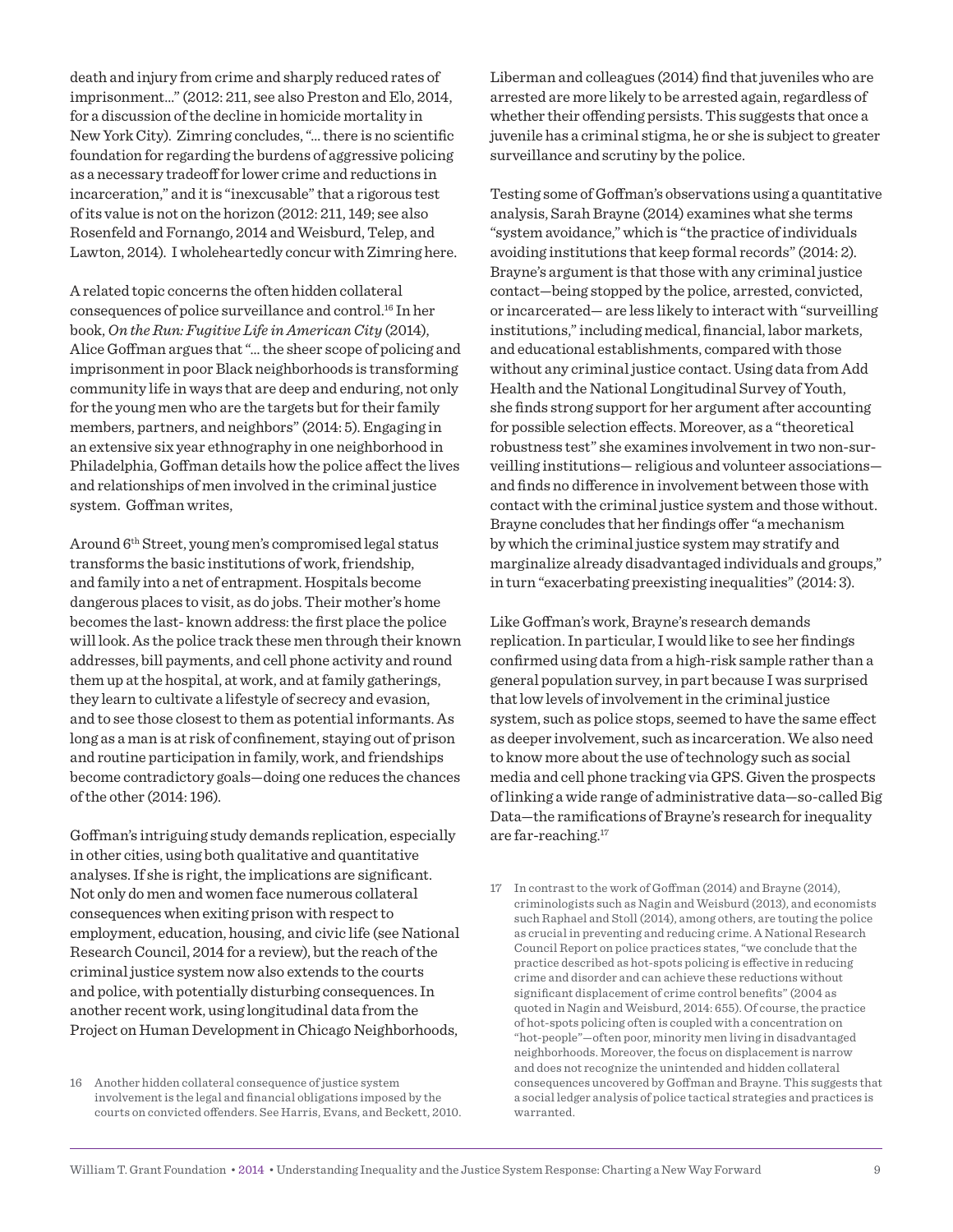### **Thinking Patterns and Decision Making**

The third priority area of research focuses on changing thinking patterns, including perspectives regarding hope for a future. Drawing on recent research in psychology and behavioral economics, Ludwig and Shah (2014) argue that "a great deal of everyone's behavior happens intuitively and automatically, with little deliberate thought" (2014: 2). This is particularly true for disadvantaged youth, among whom minor altercations can escalate quickly to lethal violence. Cognitive behavioral therapy has been used to teach young men to "slow down and think about what they are doing," especially in high-risk situations  $(2014:2).$ <sup>18</sup> One such program, known as Becoming A Man (BAM), also contains a focus on cognitive skill development—namely, self-regulation, impulse control, social information processing, personal responsibility, and conflict resolution. In a series of randomized controlled trials evaluating this approach, Ludwig and colleagues have uncovered startling results, with reductions in arrest for violence in the order of 30 to 50 percent. School outcomes such as dropping out and grades were also improved (see Ludwig and Shah, 2014 for an overview).

The BAM approach has had large efects by social science standards, and demands replication. As suggested by Ludwig and Shah (2014), bringing this program up to scale is worthy of serious consideration. Of course, there is a lot that is unknown as this time. Would BAM work in other cities besides Chicago? So far, the program has focused on young black men. Would it work for other racial/ethnic groups? Will it work for girls? Right now the program's efects are strong in the short-term, but can they be maintained over the long-haul? What is the right dosage, and will "booster shots" be needed to sustain success? Notwithstanding these important questions, replication of the BAM approach is a top research priority.

Related to this idea of changing thinking patterns and decision-making, Melissa Kearney has written "… income equality has the potential to interact with poverty in ways that perpetuate disadvantage and exacerbate intergenerational transmission of poverty. If those at the bottom of the income distribution view middle class life as increasingly out of reach, they might forgo the mainstream climb to economic success, perpetuating the cycle of poverty and inequality" (2014: 2). Kearney and Levine (2014a and 2014b) examine the decision to finish high school and

the decision to avoid pregnancy as a teen, respectively. They find that young men from low socio-economic status groups were more likely to drop out when there was a large income gap (i.e., when the gap between the bottom of the distribution and the median is wide). The same holds true for young women from low socio-economic groups who have early non-marital births. This suggests that when one sees no opportunity or hope, he or she has little incentive to make investments in the future. Thus, what Kearney and Levine call "economic despair" sets in, leading to poor choices, which, in turn, deepen disadvantage and inequality. There are several questions raised by the Kearney and Levine research, but it seems to me that the most critical challenge is figuring out how to keep disadvantaged youth engaged and hopeful about their future.

<sup>18</sup> Meta-analyses have shown that cognitive-behavior therapy is efective in reducing recidivism (see National Research Council, 2008: 46-48).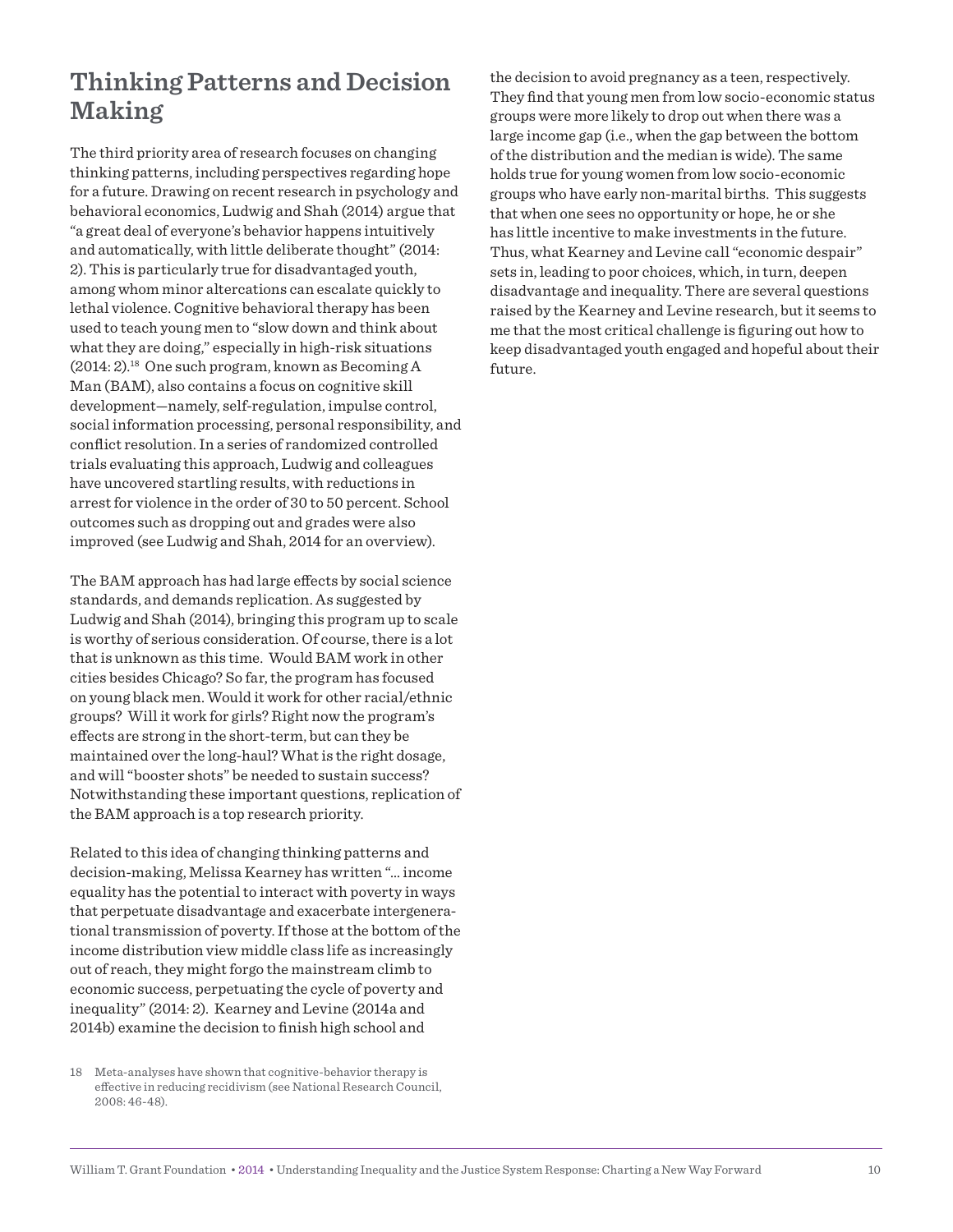## V. How Can Extant Research Inform Policy And Practice?

A second pathway for charting a new way forward with regard to inequality, crime, and justice is to use extant research to experiment with new policies and programs that, in turn, can be rigorously evaluated. A life-course perspective on crime offers a unique way of thinking about juvenile and criminal justice policies. Drawing on Sampson and Laub's age-graded theory of informal social control (1993b), a central theme of the justice system response ought to be on developing and strengthening an individual's bond to society. The juvenile justice system in particular should "promote the physical and psychological well-being of young people and counteract the risks associated with this developmental stage" (Ritcher, 2006: 1905). In light of the malleability of criminal behavior across the life course (see Laub and Sampson, 2003), behavioral change can happen and society benefits when it does.<sup>19</sup>

19 In my view, there is enough evidence from a wide range of sources to suggest that if we could reduce or eliminate family instability, out of wedlock births, single-parent families, multiparent fertility, and, at the same time, promote two-parent families and marriage for all, regardless of sexual orientation, inequality as we know it would be reduced considerably, especially for African Americans (see, for example, McLanahan and Sandefur, 1994, Wilson, 2002, Haskins and Sawhill, 2009 and Sawhill, 2014). There is compelling evidence that prenatal and early-childhood experiences are crucial in skill formation, which, in turn, plays a central role in achievement across the life span (Heckman, 2006). As Heckman states, "Early family environments are major predictors of cognitive and noncognitive abilities" (Heckman, 2006: 1900). Moreover, Sampson and colleagues (2008) found that living in a severely disadvantaged neighborhood reduced verbal ability of black children, on average, by >4 points. This is the equivalent of missing one year of school (see also Sharkey and Elwert, 2011). In addition, Sharkey and colleagues (2012) found that when children are exposed to homicides near their home, they exhibit lower levels of attention and impulse control, both of which are crucial for developing academic skills. Finally, Wakefield, and Wildeman (2014) find that parental incarceration has harmful efects on children, helping to explain the racial diferences in child well-being. Thus, neighborhoods of concentrated disadvantage, exposure to violence, and parental incarceration all afect inequality in families and children. For a discussion of policies and programs that will create safe and stimulating environments for children, see Sharkey (2013: 190-195). These are not discussed here because they are largely outside of the scope of the justice system response.

### **Juvenile Justice Reform**

So how do we create safe environments for kids? How can the juvenile justice system help kids, or at least do them less harm? One strategy is to reform existing juvenile justice policies and revisit what many consider to be the failed juvenile justice policies that were popular in the 1970s—namely, decriminalization, diversion, due process, and deinstitutionalization (see Empey, 1979).<sup>20</sup> This follows the notion of harm reduction mentioned above (see Zimring, 2014). Fidelity is the foundation by which we test the success or failure of an idea, and, in my view, these reform ideas were never fully tested because they were never properly implemented.<sup>21</sup> Below are several ideas that can be used as policy experiments in the juvenile and criminal justice area.

#### *Decriminalization*

Reduce the number of legal rules and/or organizational rules, such as zero tolerance policies in school. With respect to legal rules, one area ripe for experimentation is a change in policy regarding decriminalization of small amounts of marijuana use. Another form of decriminalization would be to limit the processing of juvenile ofenders in adult court. During the 1990s, there was an expansion of nontraditional transfer mechanisms including prosecutorial discretion as to the court venue and statutory exclusionary laws. This led to more juveniles being processed in adult criminal courts where they faced the possibility of adult sanctions for their criminal activity. The processing of juvenile offenders in adult criminal court should be used only as a last resort.

20 Another potentially promising strategy is restorative justice (see Braithwaite, 1999 for a review). Regardless of what reforms are instituted, a key component of any reform package should be more research on disclosing and expunging criminal records. Given changing technologies, access to criminal records is widespread. What would be the efect if access was made more restrictive and difficult?

21 For example, in the 1970s, diversion programs were illustrative of implementation failure because. rather than reducing the number of juveniles processed in the system, the number processed increased due to net widening (see Klein, 1979).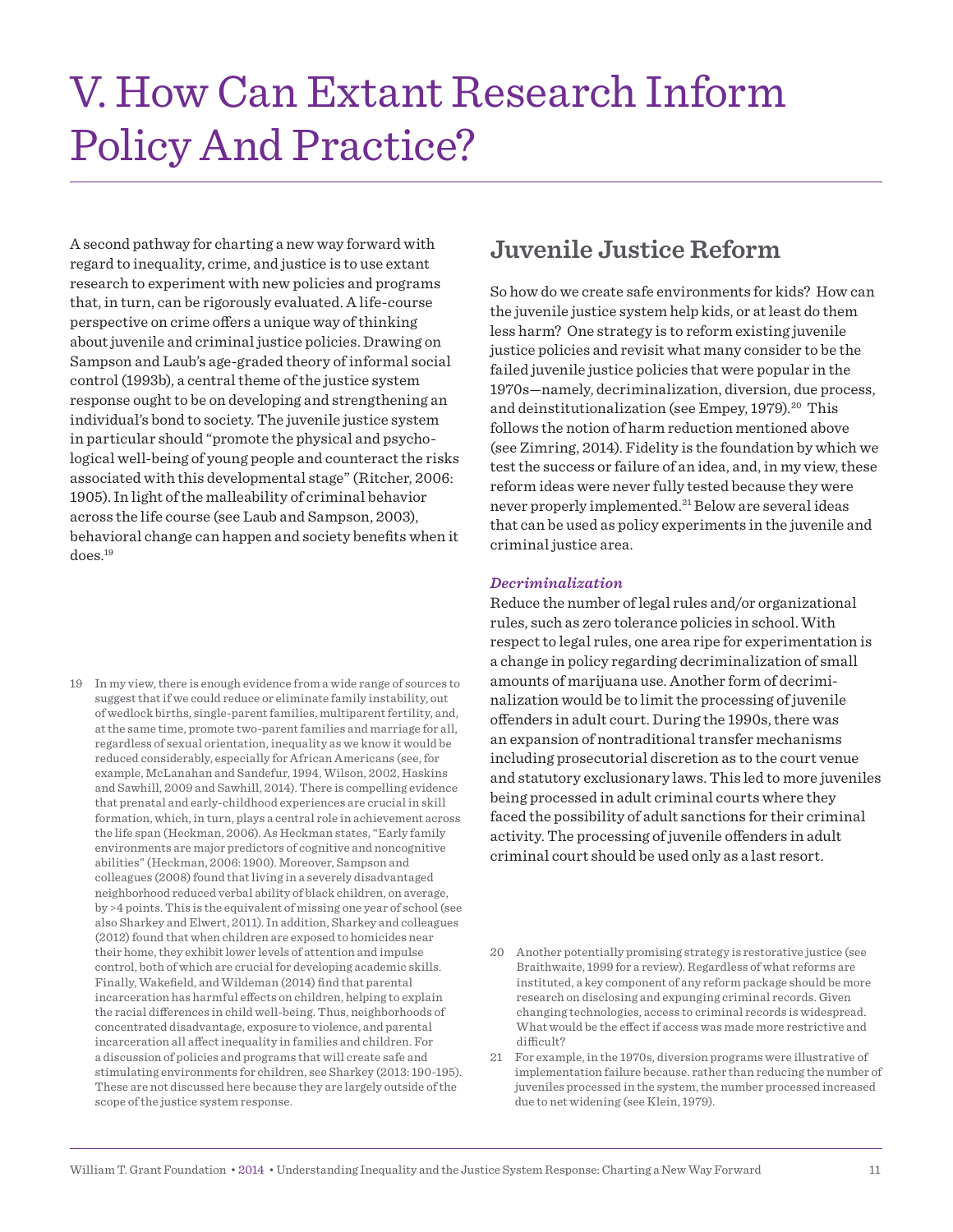#### *Diversion*

Justice officials should not legally process first time, non-serious, and/or low risk ofenders. This would allow these offenders to avoid the potentially destructive and damaging aspects of the justice system, as well as prevent the stigma resulting from collateral consequences of involvement in the justice system.

#### *Due Process*

Extend all constitutional protections to all juveniles who are processed in the justice system. One concern has been that juveniles waive their Miranda rights—their right to counsel, etc.—sometimes with the encouragement of parents. One way to ensure full due process rights for all juveniles processed in the justice system would be to disallow the waiver of these fundamental constitutional rights.

#### *Deinstitutionalization*

Offer alternatives to detention and out-of-home placement. Remove from institutions treatment programs for juveniles and place them in the community. By keeping juveniles in the community, educational goals will not be compromised. Use correctional institutions as the last resort when all alternatives have been exhausted.

If these reforms are successful, all youth will benefit from them, but especially disadvantaged, minority youth who are currently overrepresented in the justice system. Zimring and Tanenhaus offer "four principles for a mission-centered argument in favor of youth protection." The four principles are: 1) Kids are diferent. 2) Kids change. 3) Growing up is efective crime control. 4) Juvenile courts are well suited for the special needs of young offenders (2014: 225). These principles fit nicely with the juvenile justice reforms discussed above, as well as with a life course perspective of stability and change in childhood and adolescent behavior.

### **Reducing Joblessness**

The second area of policy and practice concerns efforts to reduce joblessness among young adults, especially African-American men who are involved in the justice system. In my own longitudinal research with Robert Sampson, we found that attachment to the labor force was significantly related to changes in adult crime—i.e., the stronger the ties to work, the less crime and deviance (Sampson and Laub, 1993b; Laub and Sampson, 2003). We also found that ties to work were directly influenced by state sanctions. That is, incarceration as a juvenile and as an adult had negative efects on subsequent job stability, and job stability was, in turn, negatively related to continued involvement in crime over the life course (Sampson and Laub, 1993b). More generally, the National Research Council (2014) has examined the economic impact for prisoners exiting prison and finds that they face disproportionately high unemployment and low wages. Moreover, as the result of the stigma of a criminal record, especially for black men, employment opportunities are scarce. Thus, the labor market and efforts to expand labor market opportunities for men involved in the justice system are a top programmatic priority.

Sharkey (2013: 184-190) argues that broad polices that facilitate economic growth are not enough to tackle the problem of joblessness in disadvantaged communities. Moreover, he argues that the track record for programs within communities with high rates of unemployment is not promising (see National Research Council, 2008: 41-44). One challenge is the failure of most participants to successfully complete programs in which they are enrolled. Thus, Sharkey recommends the New Hope program in Milwaukee as program worth emulating because of its intensive work support and its promising results to date.

More boldly, Bruce Western calls for a National Prisoner Re-entry Program, which would offer up to one year of transitional employment for all returning prisoners (2008). This work program would be supplemented with transitional services with respect to housing and substance abuse. Recognizing the long-established connection between employment and recidivism, Western seeks to promote economic improvement for those who need it most. Varying offender re-entry efforts in the area of employment (e.g., vocational education, job readiness, and job placement) have produced mixed results at best (see Western, 2008 for a review). The advantage of the relatively long-term transitional employment program is that "it addresses perhaps the key barrier to steady post-prison employment: the very low level of work experience among released prisoners" (Western, 2008: 14). Thus, a major component of the National Prisoner Re-entry Program will be the ofering of a relatively large dosage of noncognitive skills training, such as reliability, motivation, and sociability. Western concludes, "A national program for transitional employment, housing, and drug or alcohol treatment would represent a significant commitment to the economic and social re-integration of ex-prisoners" (2008: 17). Such a program would be an excellent candidate for a series of demonstration projects, which would allow for an important opportunity to learn by doing (Moore, 1995).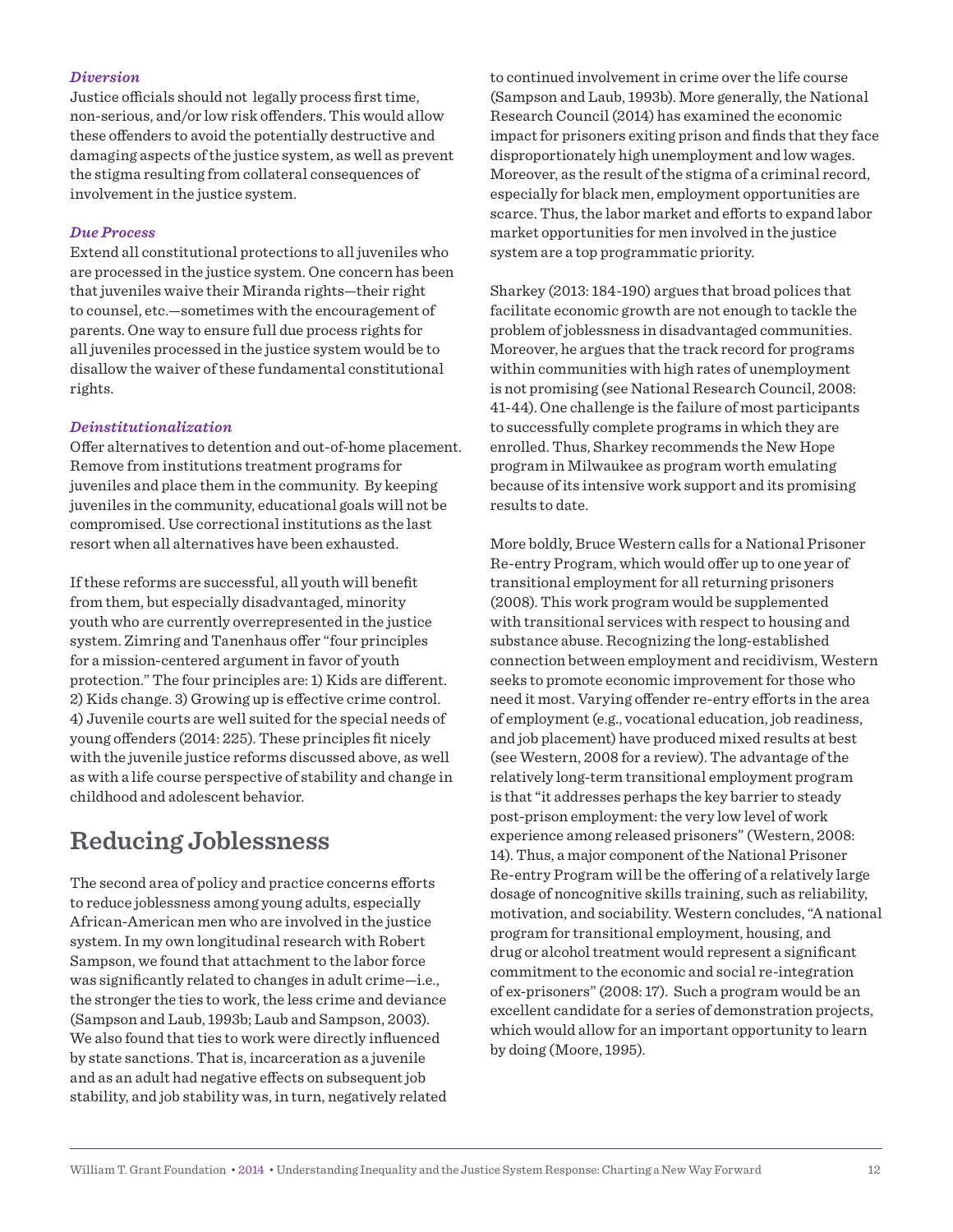# VI. Conclusion

As mentioned at the outset, inequality has become a prominent topic of discussion and debate in the United States today. In this paper, I have focused on inequality in the justice system and concluded that, while there are important inequalities that exist prior to justice system involvement, the justice system itself is implicated in the exacerbation of inequality, especially for blacks and other minorities. I have also argued that the way to move forward in this contentious area is to build on enduring facts about crime, victimization, and the justice system response that are garnered from sound empirical research. Theory supported by empirical research, not ideology, must be our guiding light. In my view, there are two pathways that will be advantageous in charting a new way forward with regard to inequality, crime, and justice. The first is new research on inequality and the justice system response. The second is to use existing research to identify potential experiments with new policies and programs that, in turn, can be rigorously evaluated.

My hope is that we can generate new research to shape policy and practice, and simultaneously experiment with policy and practice to shape future research efforts. This will break the barriers between the research and practice communities and create a dynamic two-way street

between the two entities. Thus, it is vital that the research community craft research agendas that are relevant for policy and practice. The idea of combining rigorous research on pressing questions with an eye towards relevancy for policy and practice is captured in what I call "translational criminology" (Laub, 2012). Translational criminology ofers a new view of the research enterprise by engaging practitioners and policymakers throughout the research process. This can be done through action research programs as well as research–practice partnerships. Insights from practitioners in the field ought to be a crucial part of the research process, but, at the same time, emphasizing policy and practice does not mean the abandonment of theory (see Laub, 2004). Indeed, as Sampson and colleagues have written, "translational criminology is a *process* that entails the constant interplay of theory, research, and practice. Evidence, even if causal, does not "speak for itself" to policy" (Sampson, Winship, and Knight, 2013: 611).

*I thank Adam Gamoran and the staf at the William T. Grant Foundation, three external reviewers, Rob Sampson, and Dave Kirk for their helpful comments and suggestions on an earlier version of this paper.*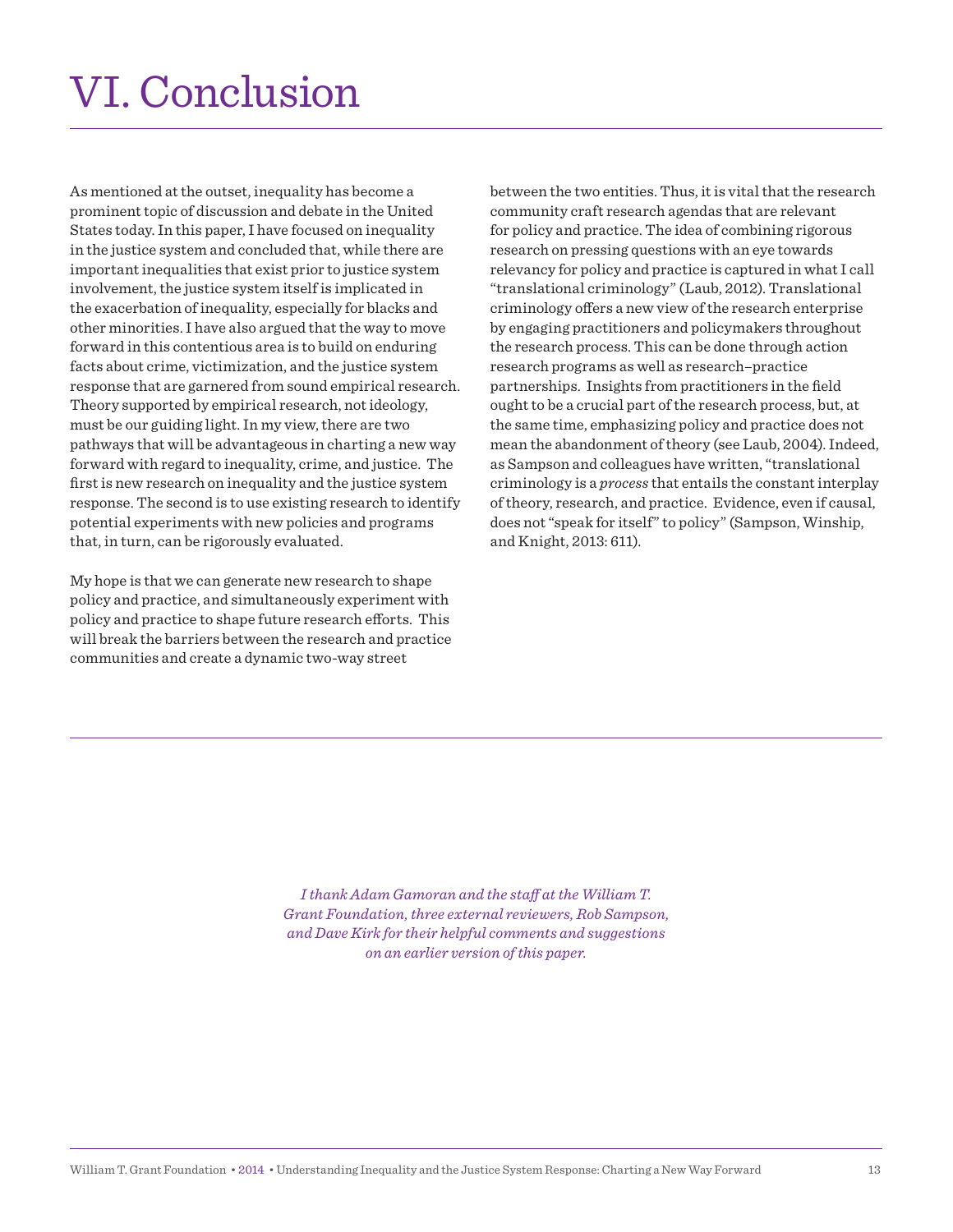## References

Alexander, Michelle (2013). *The New Jim Crow: Mass Incarceration in the Age of Colorblindness, Revised Edition*. New York: The New Press.

Annie Casey Foundation (2014). *Race for Results: Building a Path to Opportunity for all Children*. Policy Report Kids Count.

Bergner, Daniel (2014). "Is Stop-and-Frisk Worth It?" *Atlantic Monthly*, April.

Bittner, Egon (1976). "Policing Juveniles: The Social Context of Common Practice." Pp. 69-93 in *Pursuing Justice for the Child*, edited by Margaret K. Rosenheim. Chicago: University of Chicago Press.

Blumstein, Alfred, Jacqueline Cohen, Jefrey A. Roth, and Christy Visher, editors (1986). *Criminal Careers and "Career Criminals, Volume 1*. Washington, DC: National Academy Press.

Braithwaite, John (1999). "Restorative Justice: Assessing Optimistic and Pessimistic Accounts." Pp. 1-127 in *Crime and Justice: A Review of Research*, edited by Michael Tonry. Chicago: The University of Chicago Press.

Brayne, Sarah (2014). "Surveillance and System Avoidance: Criminal Justice Contact and Institutional Attachment." *American Sociological Review* 79: 1-25.

Carter, Prudence L. and Sean F. Reardon (2014). "Inequality Matters." A William T. Grant Foundation Inequality Paper, September.

Chang, Hedy and HyeSook Chung (2014). "Ending Truancy" *Washington Post*, October 5.

Clear, Todd (2007). *Imprisoning Communities: How Mass Incarceration Makes Disadvantaged Neighborhoods Worse*. New York: Oxford University Press.

Coates, Ta-Nehisi (2014). "The Case for Reparations." *Atlantic Monthly*, May.

Donohue, John J. (2009). "Assessing the Relative Benefits of Incarceration: Overall Changes and Benefits on the Margins." Pp. 269-341 in *Do Prisons Make Us Safer? The Beneits and Costs of the Prison Boom*, edited by Steven Raphael and Michael A. Stoll. NY: Russell Sage Foundation.

Edwards, Tisha (2014). "The Challenge of Student Attendance in City Schools." Baltimore, MD: Open Society Institute, March 12, 2014.

Empey, LaMar T. (1979). "Epilogue." Pp. 291-296 in *Juvenile Justice: The Progressive Legacy and Current Reforms*, edited by LaMar T. Empey. Charlottesville: University Press of Virginia

Fader, Jamie J., Megan C. Kurlychek, and Kristin A. Morgan (2014). "The Color of Juvenile Justice: Racial Disparities in Dispositional Decisions." *Social Science Research* 44: 126-140.

Gofman, Alice (2014). *On the Run: Fugitive Life in an American City*. Chicago: University of Chicago Press.

Gottfredson, Michael R. and Don M. Gottfredson (1980). *Decisionmaking in Criminal Justice: Toward the Rational Exercise of Discretion*. Cambridge, MA: Ballinger Publishing Company.

Gottfredson, Michael R. and Travis Hirschi (1990). *A General Theory of Crime*. Stanford: Stanford University Press.

Harris, Alexes, Heather Evans, and Katherine Beckett (2010). "Drawing Blood from Stones: Legal Debt and Social Inequality in the Contemporary United States." *American Journal of Sociology* 109:676-719.

Haskins, Ron and Isabel V. Sawhill (2009). *Creating an Opportunity Society*. Washington, DC: Brookings Institution Press.

Hawkins, Darnell F., John H. Laub, and Janet L. Lauritsen (1998). "Race, Ethnicity and Serious Juvenile Ofending." Pp. 30-46 in *Serious and Violent Juvenile Ofenders: Risk Factors and Successful Interventions*, edited by Rolf Loeber and David P. Farrington. Thousand Oaks, CA: Sage Publications.

Heckman, James J. (2006). "Skill Formation and the Economics of Investing in Disadvantaged Children." *Science* 312: 1900-1902.

Hindelang, Michael J. (1978). "Race and Involvement in Common Law Personal Crimes." *American Sociological Review* 43: 93-109.

Hirschield, Paul (2008). "Preparing for Prison? The Criminalization of School Discipline in the USA." *Theoretical Criminology* 12: 79-101.

Jones, Nikki (2014). "'The Regular Routine': Proactive Policing and Adolescent Development Among Young, Poor Black Men." In Kevin Roy and Nikki Jones, editors. *Pathways to Adulthood for Disconnected Young Men in Low-Income Communities. New Directions in Child and Adolescent Development* 143: 33-54.

Kearney, Melissa Schettini (2014). "Income Inequality in the United States." Testimony before the Joint Economic Committee, January 16.

Kearney, Melissa S. and Phillip B. Levine (2014a). "Income Inequality, Social Mobility, and the Decision to Drop Out of High School." Working Paper 20195, National Bureau of Economic Research.

Kearney, Melissa S. and Phillip B. Levine (2014b). "Income Inequality and Early Non-Marital Childbearing." *Journal of Human Resources* 49: 1-31.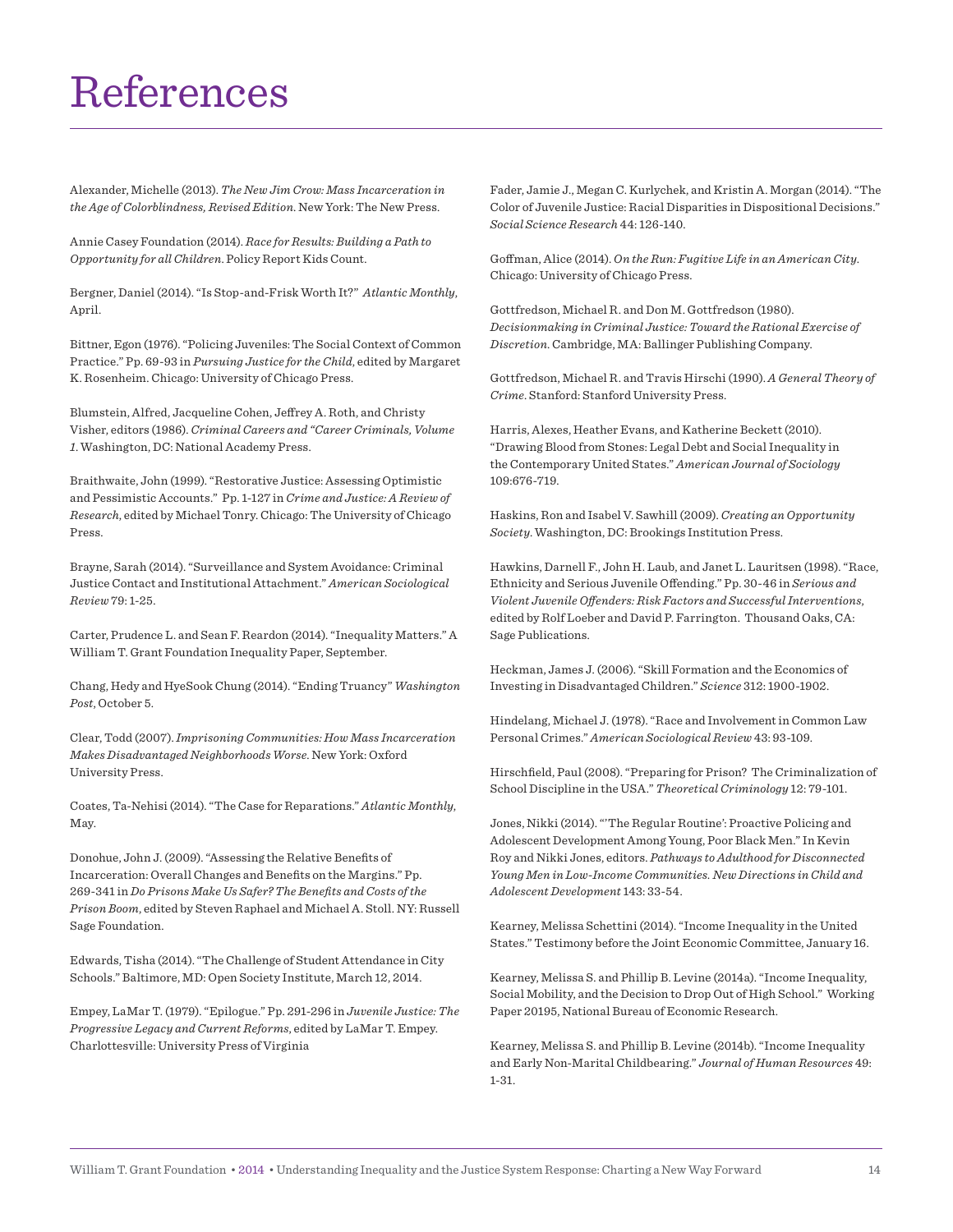Kirk, David S. and Andrew V. Papachristos (2011). "Cultural Mechanisms and the Persistence of Neighborhood Violence." *American Journal of Sociology* 116: 1190-1233.

Kirk, David S., and Robert J. Sampson (2011). "Crime and the Production of Safe Schools." In Greg J. Duncan and Richard J. Murnane, editors, *Whither Opportunity? Rising Inequality*, *Schools, and Children's Life Chances*. New York: Russell Sage Foundation.

Kirk, David S. and Robert J. Sampson (2013). "Juvenile Arrest and Collateral Educational Damage in the Transition to Adulthood." *Sociology of Education* 86: 36-62.

Klein, Malcolm (1979). "Deinstitutionalization and Diversion of Juvenile Ofenders: A Litany of Impediments." Pp. 145-201 in *Crime and Justice: An Annual Review of Research, Volume One*, edited by Norval Morris and Michael Tonry. Chicago: University of Chicago Press.

Kupchik, Aaron (2014). "The School-to-Prison Pipeline: Rhetoric and Reality." Pp. 94-119 in *Choosing the Future for American Juvenile Justice*, edited by Franklin E. Zimring and David S. Tanenhaus. New York: New York University Press.

Laub, John H. (2004). "The Life Course of Criminology in the United States: The American Society of Criminology 2003 Presidential Address." *Criminology* 42: 1-26.

Laub, John H. (2012). "Translational Criminology." *Translational Criminology* Fall: 4-5.

Laub, John H. and Robert J. Sampson (2003). *Shared Beginnings, Divergent Lives: Delinquent Boys to Age 70*. Cambridge, MA: Harvard University Press.

Lauritsen, Janet L. and John H. Laub (2007). "Understanding the Link between Victimization and Offending: New Reflections on an Old Idea." Pp. 55-75 in *Surveying Crime in the 21st Century: Commemorating the 25th Anniversary of the British Crime Survey*, edited by Mike Hough and Mike Maxield. Monsey, NY: Criminal Justice Press and Cullompton, Devon, UK, Willan.

Liberman, Akiva M., David S. Kirk, and Kim Kideuk (2014). "Labeling Efects of First Juvenile Arrests: Secondary Deviance and Secondary Sanctioning." *Criminology*, forthcoming.

Lo, Ceclia C., Rebecca Howell, and Tyrone C. Cheng (2013). "Explaining Black-White Diferences in Homicide Victimization." *Aggression and Violent Behavior* 18: 125-134.

Ludwig, Jens and Anuj Shah (2014). "Think Before You Act: A New Approach to Preventing Youth Violence and Dropout." Washington, DC: The Hamilton Project.

McLanahan, Sara and Gary Sandefur (1994). *Growing Up with a Single Parent: What Hurts, What Helps*. Cambridge: Harvard University Press. Moore, Mark H. (1995). "Learning While Doing: Linking Knowledge to Policy in the Development of Community Policing and Violence Prevention." In *Integrating Crime Prevention Strategies: Propensity and Opportunity*, edited by Per-Olof Wikstrom and Ronald V. Clarke. Stockholm: National Swedish Council for Crime Prevention.

Morgan, Emily, Nina Salomon, Martha Plotkin, and Rebecca Cohen (2014). *The School Discipline Consensus Report: Strategies from the Field to Keep Students Engaged in School and Out of the Juvenile Justice System*. New York: The Council of State Governments Justice Center.

Muller, Christopher (2012). "Northward Migration and the Rise of Racial Disparity in American Incarceration, 1880-1950." *American Journal of Sociology* 118: 281-326.

Nagin, Daniel S. and David Weisburd (2013). "Evidence and Public Policy: The Example of Evaluation Research in Policing." *Crime & Public Policy* 12: 651-679.

National Research Council (2008). *Parole, Desistance from Crime, and Community Integration*. Washington, DC: The National Academies Press.

National Research Council (2014). *The Growth of Incarceration in the United States: Exploring Causes and Consequences*, Jeremy Travis, Jeremy, Bruce Western, and Steve Redburn, Editors. Washington, DC: The National Academies Press.

Obama, Barack (2013). "Remarks by the President on Economic Mobility." Washington, DC: The White House.

Pager, Devah (2007). *Marked: Race, Crime, and Finding Work in the Era of Mass Incarceration*. Chicago: University of Chicago Press.

Pager, Devah, Bruce Western, and Bart Bonikowski (2009). "Discrimination in a Low-Wage Labor Market: A Field Experiment." *American Sociological Review* 74: 777-799.

Petersilia, Joan (2003). *When Prisoners Come Home: Parole and Prisoner Reentry*. New York: Oxford University Press.

Peterson, Ruth D., Lauren J. Krivo, and John Hagan, editors (2006). *The Many Colors of Crime: Inequalities of Race, Ethnicity, and Crime in America*. New York: New York University Press.

Piketty, Thomas (2014). *Capital in the Twenty-First Century*. Cambridge, MA: The Belknap Press of the Harvard University Press.

Preston, Samuel H. and Irma T. Elo (2014). "Anatomy of a Municipal Triumph: New York City's Upsurge in Life Expectancy." *Population and Development Review*, March.

Raphael, Steven and Michael A. Stoll (2014). "A New Approach to Reducing Incarceration While Maintaining Low Rates of Crime." Washington, DC: The Hamilton Project.

Reuters (2014). "Report Finds Wide Racial Disparity in U.S. Children's Well-Being." *The New York Times*, April 1.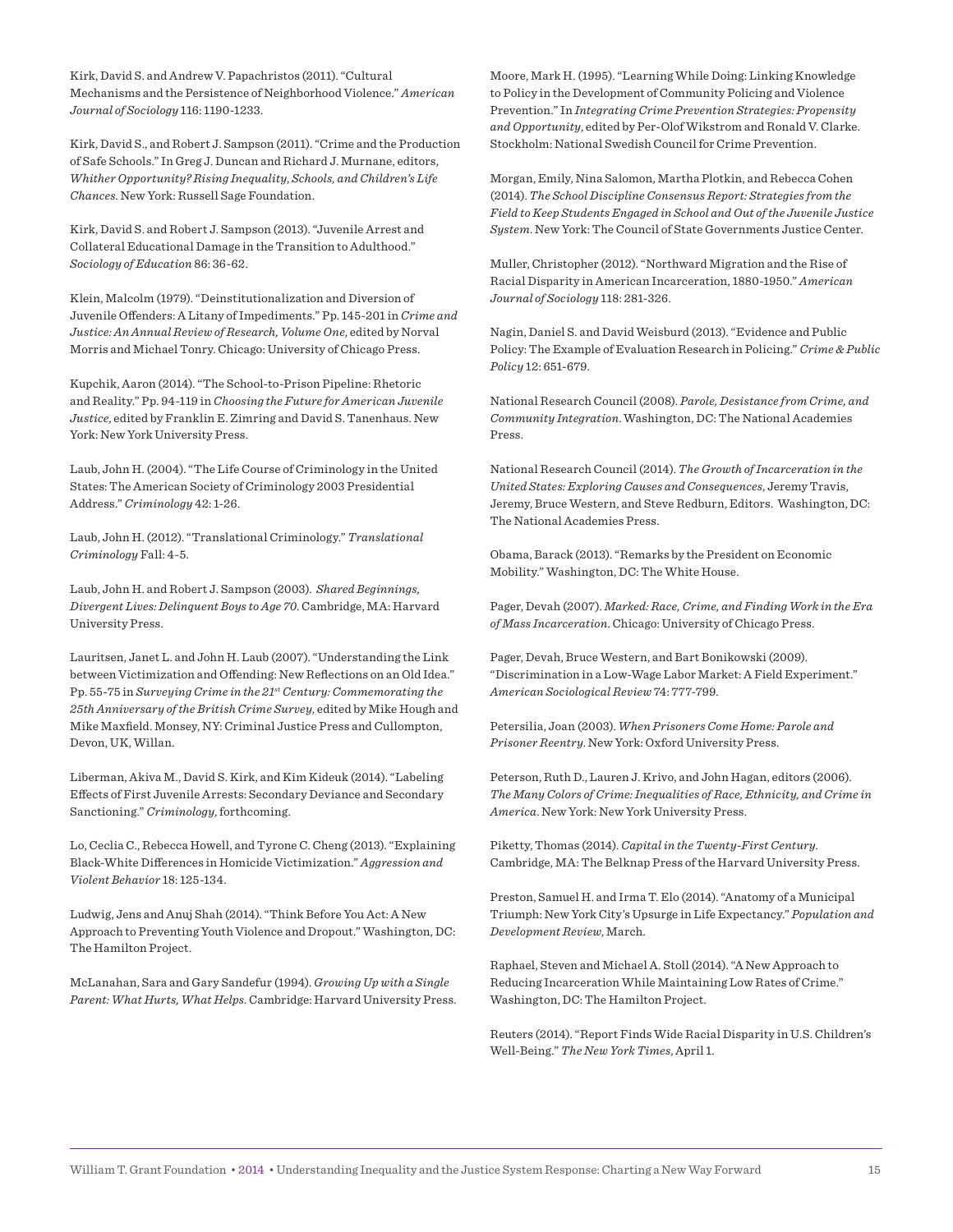Rich, Motoko (2014). "School Data Finds Pattern of Inequality Along Racial Lines." *The New York Times*, March 21.

Richter, Linda (2006). "Studying Adolescence." *Science* 312: 1902-1905.

Rios, Victor M. (2011). *Punished: Policing the Lives of Black and Latino Boys*

Roig-Franzia, Manuel (2014). "With Atlantic Article on Reparations, Ta-Nehisi Coates Sees Payoff for Years of Struggle." The Washington *Post*, June 18.

Rosenfeld, Richard and Robert Fornango (2014). "The Impact of Police Stops on Precinct Robbery and Burglary Rates in New York City, 2003-2010." *Justice Quarterly* 31: 96-122.

Rosich, Katherine J. (2007). *Race, Ethnicity, and the Criminal Justice System*. Washington, DC: American Sociological Association.

Roy, Kevin and Nikki Jones (2014). "Theorizing Alternative Pathways Through Adulthood: Unequal Social Arrangements in the Lives of Young Disadvantaged Men." In Kevin Roy and Nikki Jones, editors. *Pathways to Adulthood for Disconnected Young Men in Low-Income Communities. New Directions in Child and Adolescent Development* 143: 1-9.

Sampson, Robert J. (2011). "The Incarceration Ledger: Toward a New Era in Assessing Societal Consequences." *Criminology & Public Policy* 10: 819-828.

Sampson, Robert J. (2012). *Great American City: Chicago and the Enduring Neighborhood Efect*. Chicago: University of Chicago Press.

Sampson, Robert J. and Dawn Jeglum Bartusch (1998). "Legal Cynicism and (Subcultural?) Tolerance of Deviance: The Neighborhood Context of Racial Diferences." *Law and Society Review* 32: 777-804.

Sampson, Robert J. and John H. Laub (1993a). "Structural Variations in Juvenile Court Processing: Inequality, the Underclass, and Social Control." *Law and Society Review* 27: 285-311.

Sampson, Robert J. and John H. Laub (1993b). *Crime in the Making: Pathways and Turning Points Through Life*. Cambridge, MA: Harvard University Press.

Sampson, Robert J. and John H. Laub (1997). "A Life-Course Theory of Cumulative Disadvantage and the Stability of Delinquency." Pp. 133-161 in *Developmental Theories of Crime and Delinquency*, edited by Terence P. Thornberry. New Brunswick, NJ: Transaction Publishers.

Sampson, Robert J. and Janet L. Lauritsen (1997). "Racial and Ethnic Disparities in Crime and Criminal Justice in the United States." Pp. 311-374 in *Ethnicity, Crime, and Immigration: Comparative and Cross-National Perspectives*, edited by Michael Tonry. Chicago: University of Chicago Press.

Sampson, Robert J., Patrick Sharkey, and Stephen W. Raudenbush (2008). "Durable Efects of Concentrated Disadvantage on Verbal Ability among African-American Children." *Proceedings of the National Academy of Sciences* 105: 845-852.

Sampson, Robert J., Christopher Winship, and Carly Knight (2013). "Translating Causal Claims: Principles and Strategies for Policy-Relevant Criminology." *Criminology & Public Policy* 12: 587-616.

Sawhill, Isabel V. (2014). *Generation Unbound: Drifting into Sex and Parenthood without Marriage*. Washington, DC: Brookings Institution Press.

Sharkey, Patrick (2013). *Stuck in Place: Urban Neighborhoods and the End of Progress Toward Racial Equality*. Chicago: University of Chicago Press.

Sharkey, Patrick and Felix Elwert (2011). "The Legacy of Disadvantage: Multigenerational Neighborhood Efects on Cognitive Ability." *American Journal of Sociology* 116: 1934-1981.

Sharkey, Patrick T., Nicole Tirado-Strayer, Andrew V. Papachristos, and C. Cybele Raver (2012). "The Efect of Local Violence on Children's Attention and Impulse Control." *American Journal of Public Health* 102: 2287-2293.

Stiglitz, Joseph E. (2014). "Inequality is Not Inevitable." *The New York Times*, June 29.

Tonry, Michael (1995). *Malign Neglect: Race, Crime, and Punishment in America*. New York: Oxford University Press.

Tonry, Michael (2010). "The Social, Psychological, and Political Causes of Racial Disparities in the American Criminal Justice System." Pp. 273-312 in *Crime and Justice: A Review of Research*, edited by Michael Tonry. Chicago: The University of Chicago Press.

Tonry, Michael and Matthew Melewski (2008). "The Malign Efects of Drug and Crime Control Policies on Black Americans." Pp. 1-44 in *Crime and Justice: A Review of Research*, edited by Michael Tonry. Chicago: The University of Chicago Press.

Tracy, Paul E. and Kimberly Kempf-Leonard (1996). *Continuity and Discontinuity in Criminal Careers*. New York: Plenum Press.

Wacquant, Loic (2001). "Deadly Symbiosis: When Ghetto and Prison Meet and Mesh." *Punishment & Society* 3: 95-133.

Wakeield, Sara and Christopher Wildeman (2014). *Children of the Prison Boom: Mass Incarceration and the Future of American Inequality*. New York: Oxford University Press.

Wald, Johanna and Daniel J. Losen (2003). "Defining and Redirecting a School-to-Prison Pipeline." *New Directions for Youth Development* 99: 9-15.

Weisburd, David, Cody W. Telep, and Brian Lawton (2014). "Could Innovations in Policing Have Contributed to the New York City Crime Drop Even in a Period of Declining Police Strength? The Case of Stop, Question, and Frisk as a Hot Spots Policing Strategy." *Justice Quarterly* 31: 129-153.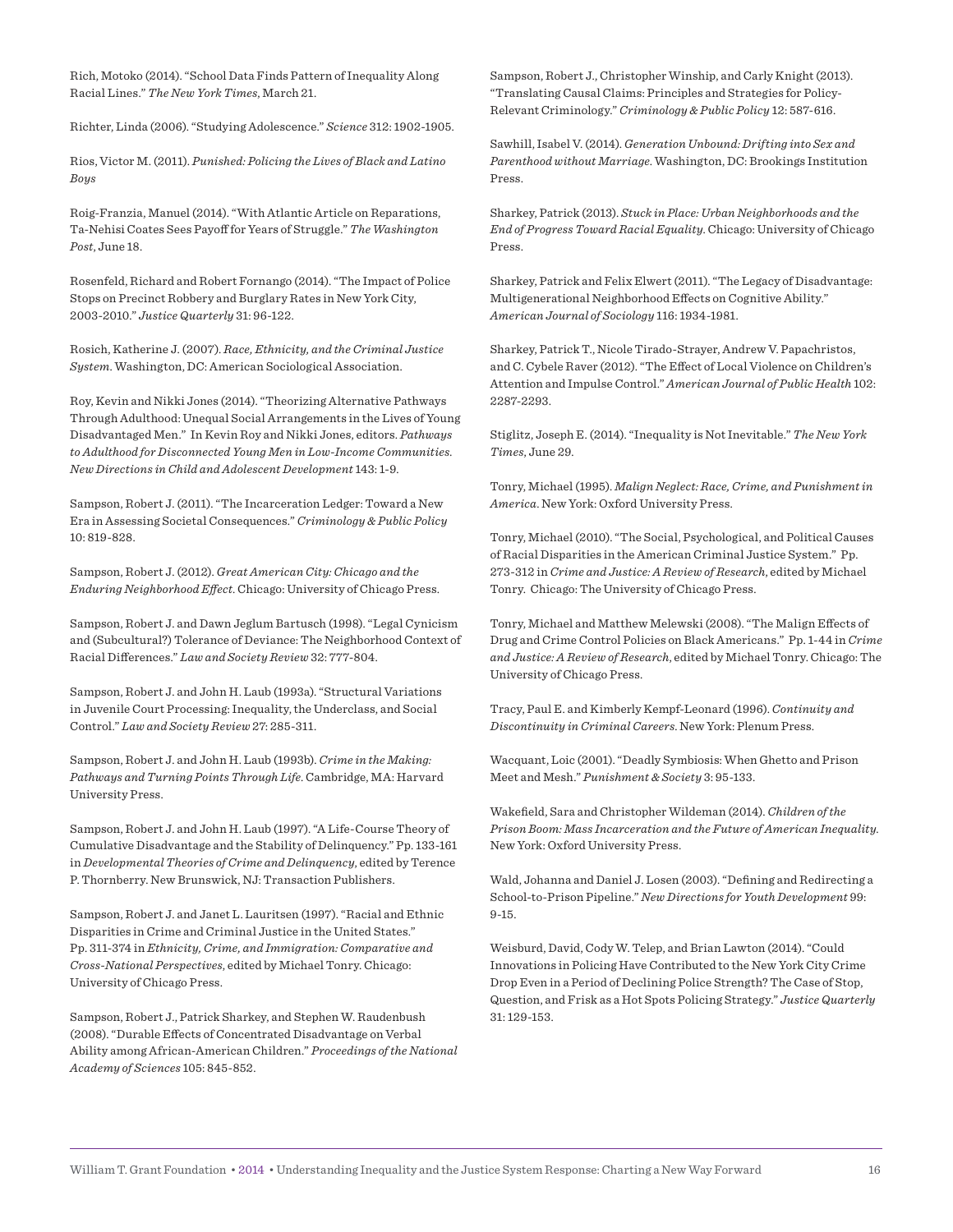Western, Bruce (2008). "From Prison to Work: A Proposal for a National Prisoner Reentry Program." Washington, DC: The Hamilton Project.

Western, Bruce (2006). *Punishment and Inequality in America*. New York: Russell Sage Foundation.

Western, Bruce (2014). "The Growth of Incarceration in the United States – Causes, Consequences, and Proposed Reforms." *Scholars Strategy Network: Key Findings*, May 2014.

Wildeman, Christopher, Jacob S. Hacker, and Vesla M. Weaver, special issue editors (2014). "Detaining Democracy? Criminal Justice and American Civic Life." *The ANNALS of the American Academy of Political and Social Science*, Volume 651, January.

Wilson, James Q. (2002). *The Marriage: How Our Culture Has Weakened Families*. NY: HarperCollins Publisher.

Wolfgang, Marvin E., Robert M. Figlio, and Thorsten Sellin (1972). *Delinquency in a Birth Cohort*. Chicago: The University of Chicago Press.

Zimring, Franklin E. (2012). *The City that Became Safe: New York's Lessons for Urban Crime and Its Control*. New York: Oxford University Press.

Zimring, Franklin E. (2014). "Minority Overrepresentation: On Causes and Partial Cures." Pp. 169-186 in *Choosing the Future for American Juvenile Justice*, edited by Franklin E. Zimring and David S. Tanenhaus. New York: New York University Press.

Zimring, Franklin E. and David S. Tanenhaus (2014). "On Strategy and Tactics for Contemporary Reforms." Pp. 1216-233 in *Choosing the Future for American Juvenile Justice*, edited by Franklin E. Zimring and David S. Tanenhaus. New York: New York University Press.